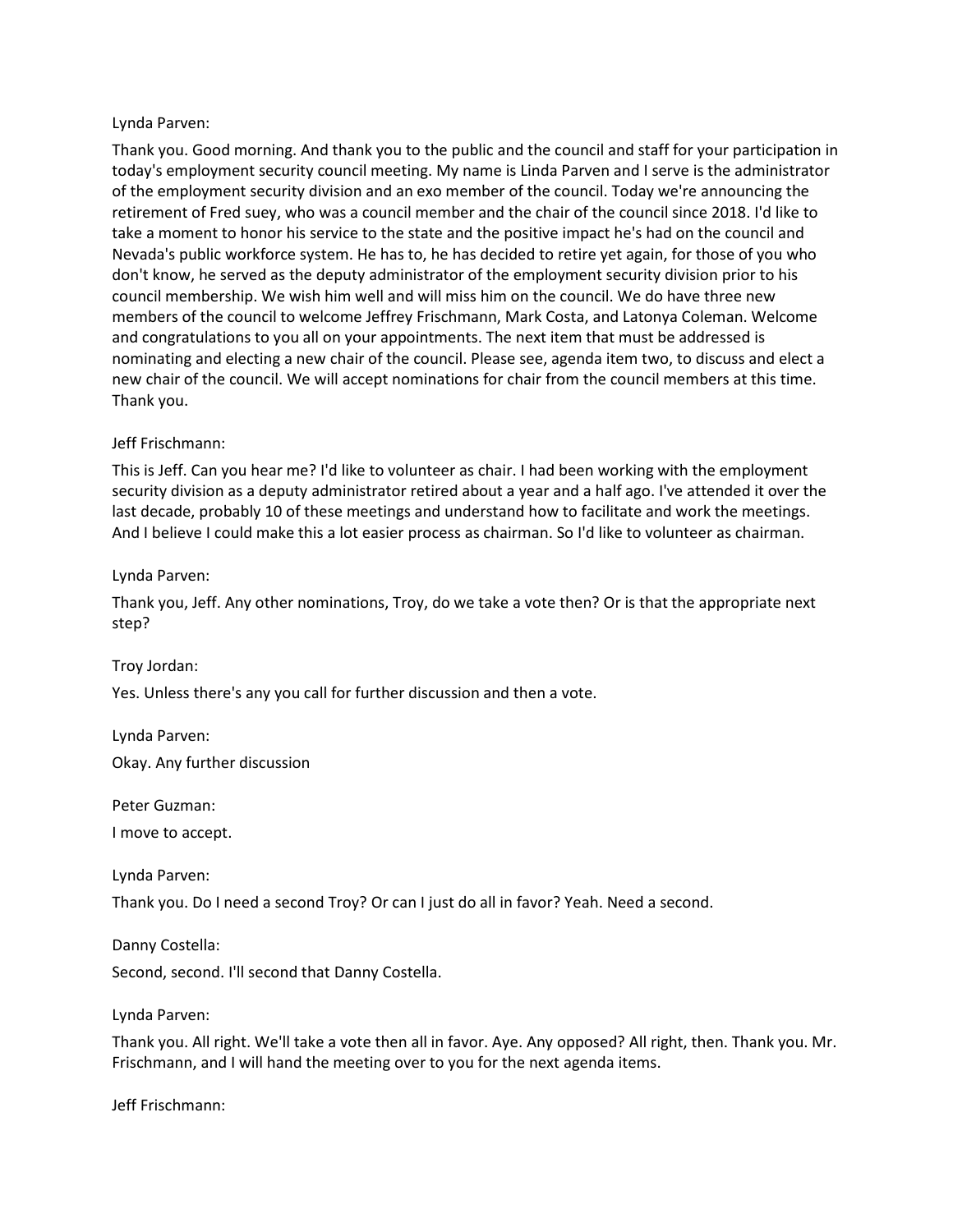Thank you for your confidence in selecting me as the new chair of the employment security council without our next agenda item will be the first opportunity for public comment. Public comment will be limited to three minutes per speaker. And this round of public comment will last no longer than 30 minutes. Total. Is there anyone in the south who would like to make comment?

Lynda Parven:

There's no one here for comment.

#### Jeff Frischmann:

Okay. Thank you. Is there anyone on in the north who would like to make public comment, hearing nothing? No one. Is there anyone on the phone line who would like to make public comment at this time? Lindsey? Is there anybody who Jim responding just sorry. No one is raising their hand at this time. Okay. Thank you. With that, we'll move to the next dig agenda item, which is the confirmation host. Mr. Terry.

## Stewart Terry:

Stewart Terry for the record management analyst for the employment security division management and administration support services unit. Yes. Proper notice was provided for this meeting to Nevada's meeting law and confirmation of sending was received.

## Jeff Frischmann:

Thank you, Mr. Terry. With that, we'll move on to the roll call with council members. I'll start off and we'll do like suppose an introduction. Each of us who are the members? My name Jeffrey Frischmann and I represent the public. If you, the members, if you want introducing yourself, please. My name is, excuse me.

#### Danny Costella:

My name is Daniel Costella and I represent labor. Thank you.

Mark Costa:

My name is Mark Costa and I represent the public.

Jeff Frischmann:

Thank you.

Latonya Coleman:

My name is Latonya Coleman and I represent business employers.

Jeff Frischmann:

Thank you.

Tom Susich:

My name is Tom Sui and I'm a member of large.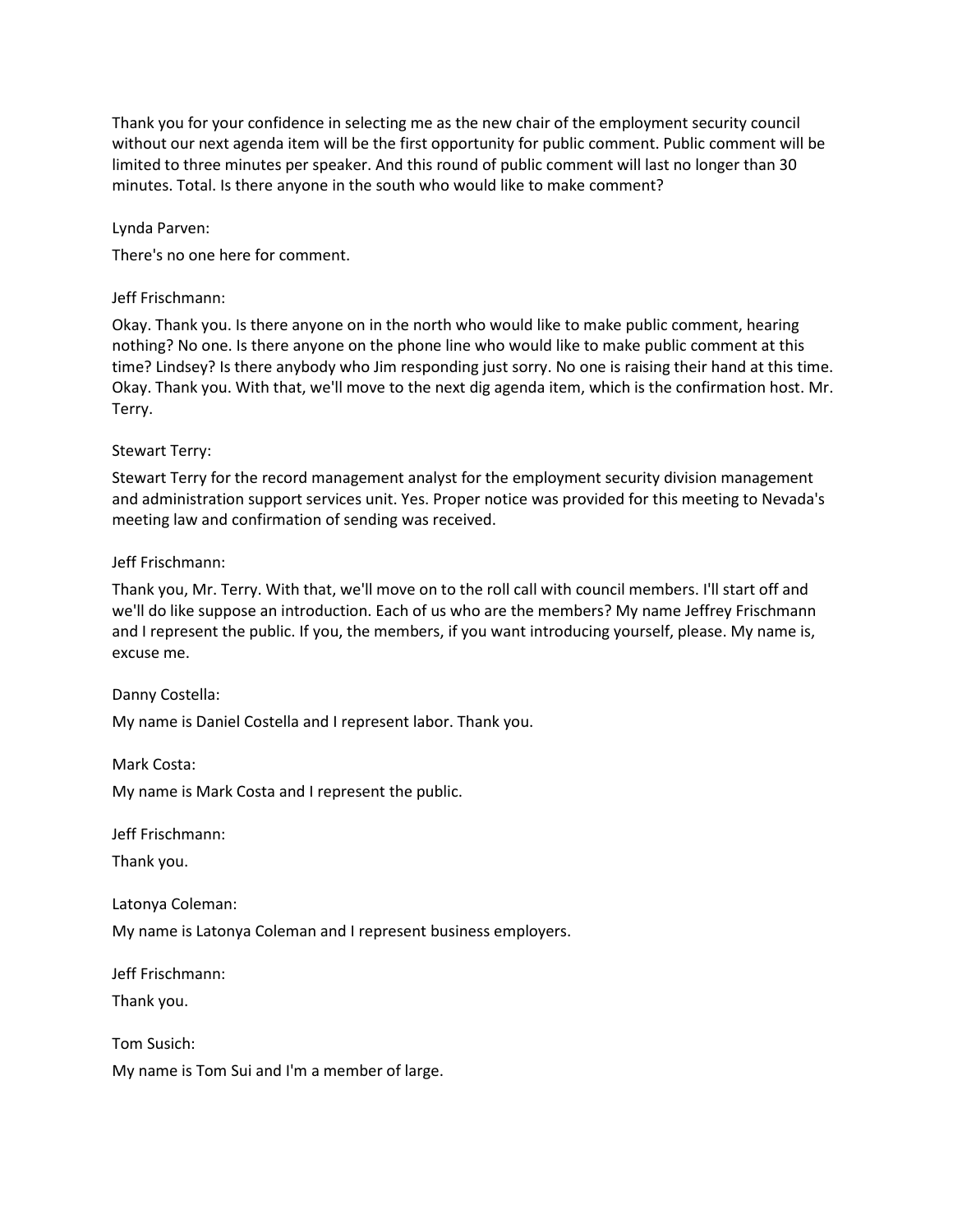Jeff Frischmann:

Thank you. Any other council members?

Peter Guzman:

Uh Peter Guzman president of the Latin chamber of commerce. I represent business.

## Jeff Frischmann:

Okay. Any other council members present? Ueither on the phone or okay. With that, it appears we have a quorum. So,uwe will thank you. And we'll now move on to the next agenda item, which is a review of written comments,uor have there been written comments received?

## Stewart Terry:

Stewart Terry for the record management analyst for the employment security division management and administration support services unit, no written comments had been received prior to this meeting.

## Jeff Frischmann:

Okay. Thank you, Mr. Terry. Thank you. The next agenda item will be a discussion in approval of the minutes from the October 3rd 2019 council meeting.

## Danny Costella:

Make a motion to approve the meeting minutes of the meeting. Daniel Costello.

Jeff Frischmann: Sorry. Is there a second?

Tom Susich:

I'll second.

#### Jeff Frischmann:

Okay, Mr. Sutich is second. Thank you. We take a vote on that now. Okay. All those in favor, please? Say aye. (all Aye). Opposed (none). Let's pass. Thank you. You very much.

# Mark Costa:

This is Mark Costa. I was not present at that meeting, so I think I should abstain unless somebody has a different opinion.

# Jeff Frischmann:

You can abstain if you, you can abstain. Thank you. Mr. Costa, and you can abstain. That's fine. So for, we need a noted in the record, he was saying if you'll note it in the record that member council member Costa abstained.

#### Latonya Coleman:

Just as a note, I was not a part of that meeting as well. I, I did print the transcripts, but I was not a part of the meeting.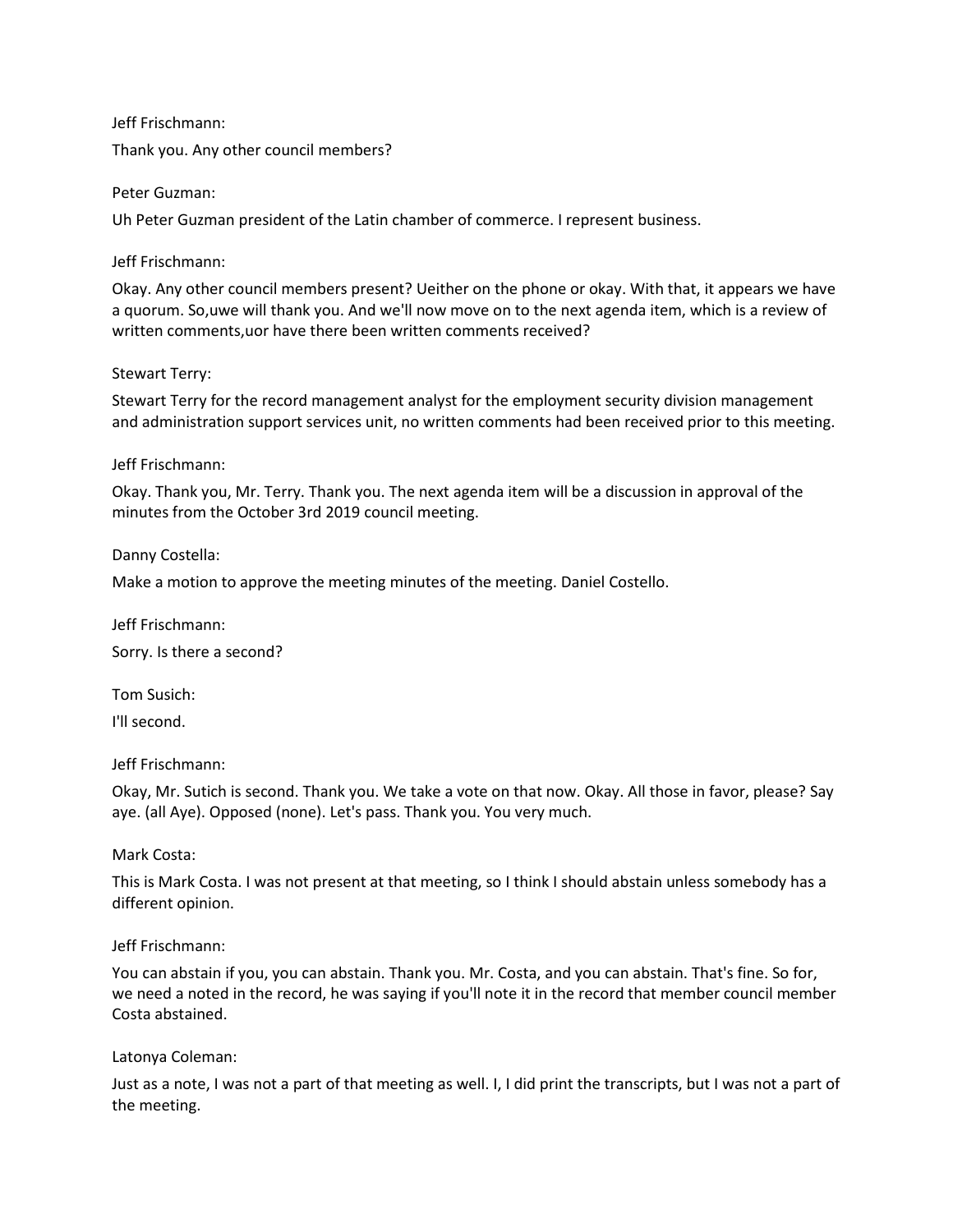#### Jeff Frischmann:

Okay. Thank you. We'll make note of that.

#### Jeff Frischmann:

Okay. Any other comments? Okay. Moving along. Thank you. And we'll move to the next agenda item that we have a, and we have a few presenters from DETR staff to review the economic outlook and provide an unemployment insurance update. We will begin with Dave Schmidt the chief economist, who will provide us an economic overview and expectations for 2022. Afterwards, we will have Jason Gortari provide us a review of the trust fund and 2022 rate projections. Finally, we will have Joanne Wiley from ESDs unemployment insurance contribution section, providing us an explanation of the tax rate schedule. Dave, please feel free to get started whenever you're ready.

#### David Schmidt:

Uexcuse me. Thank you, Mr. Chair. Umy name is,uuDavid Schmidt. I am the chief of research and analysis bureau. UI'm gonna go ahead and wait for our presentation to get,ushared,uif you can,uzoom a little bit on the keyboard screen and they can just use the arrow,usorry about that. We're trying a different technology to share my slides and just wanna make sure we can get everything going,uobviously,uwith not having a council meeting in 2020, this is our first opportunity at the security council,uto talk about,uthe, the COVID recession,uthe impact that it's had on Nevada's economy,uthe impacts it's had,uon unemployment benefit payments,uand the projections for the future. Umy presentation is going to focus on the economic side of the question and the landscape in which we find ourself. Uand then Mr. Gortari will go through the, the,uspecifics of unemployment trust fund financing,uand the, the impacts for,unext year,ugoing,utwo slides forward. Uthis chart looks at the,ujob loss that we've seen since peak employment to each of the last three recessions. And you can see three very different stories here. Uin the 2000 recession, we had the,udot com stock market bubble bursts,uand then roughly halfway into that recession, we had the impacts of 09/11,uand what happened to our tourism based economy,ufollowing that recession. And you can see about halfway through that recession, that sharp dip,uis what happened at roughly 09/11 prior to that the, the.com burst had very little impact on Nevada's employment,uand even 09/11 when it happened, though it was,usharp. It was also fairly short lived where,uby year and a half, since our peak employment, we had recovered all of the jobs that we lost during that recession. Uthe 2007 recession,uactually went on even longer than the seven years that are included in this chart. I just cut it off because otherwise it becomes a very, very long chart. Uh,but you can see just how far,uwe fell in at recession as the housing market bubble bursts. Uand we lost two thirds of the state's construction jobs. And we had the, the after shots of that,uvery serious change flowing through the rest of our economy. It's interesting to note that where we stand today in the current,uCOVID recession that far into, at the housing recession, we're just now getting to the point where Lehman brothers fail and the financial market seized up. And the real,udepths of the great recession had started to hit. Uit, it's important to think that since our peak employment in roughly 2006, we went a long time before we hit that, that really big moment,uthat turned the great recession into what we think of as the great recession,ufor comparison,uwhen we get to our current recession,uthe, the COVID recession,uthis happened,uin a much different fashion than prior recessions. Typically you have that sort of build up of, u,onomic, u,rces, and there there's a little bit of a rebalancing that takes place. Uh,ereas the, the COVID recession, u,s caused by these, u,pid emergence of COVID 19 and the, u,licy response to that pandemic, u,th the closure of non-essential businesses in the state, u,d roughly a third of the workers in the state, u,ving their, their businesses close, u,e to that, u,blic health order. Uh,d we lost a very significant number of jobs said roughly a third of the jobs in the state, but then a couple of months later as that initial wave of closures started to be relaxed, u,ere was a very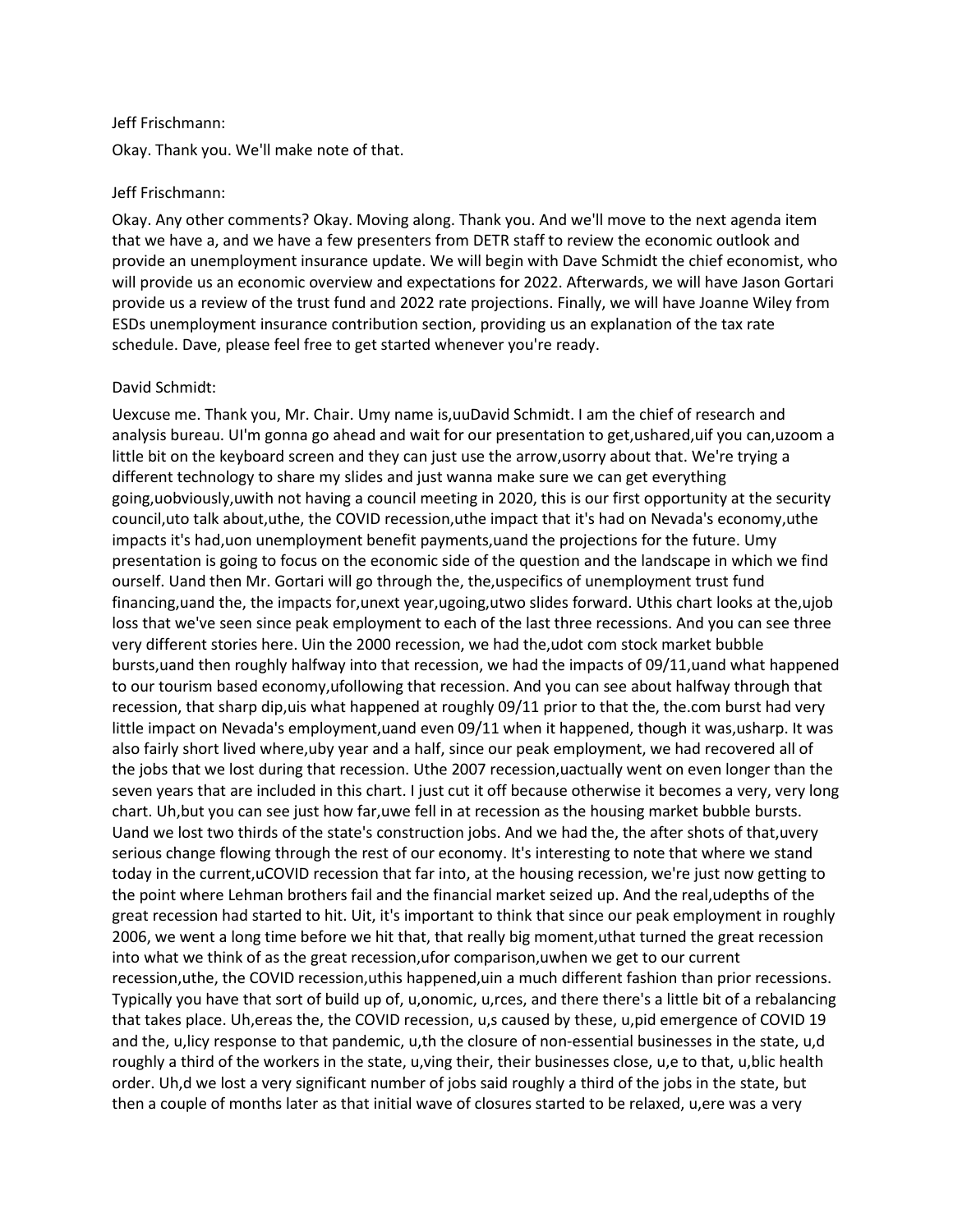rapid resumption of business where a large number of the jobs that were closed were allowed to start coming back. And then since that time we've been continuing to add jobs month over month. It's not like we flip a switch and every single job came back. There's still, uh oing pandemic. There's still some, uh nificant disruption in the state labor market. Uh, we are on that, uh t of rapid upward trend. That's really faster than the trend that you see in either the last two recessions in part, because this isn't a normal recession for the normal reason, there's, uh oing disruption, uh it's different. And the cause of each of the last three recessions is something that's a little bit different. Uh, s recession will probably go down in the history books, uh the shortest recession of all time. It officially lasted two months. Uh, that's important to note because the way that we measure a recession is from when things are at their best when things are at their worst. Uh, as soon as start building back up from where you were at the worst moment, that's when you start to be in that recovery phase. So even though we're still down, roughly a hundred thousand jobs officially, we are into the recovery period, uh the current session going to the next slide. Uh, can see the, uh impact of this disruption, how focused it is. Uh, will probably get tired of hearing me say this by the end of the day. Uh, the COVID recession is something, uh t's very focused in the leisure and hospitality industry. And in particular in Las Vegas, uh , the impacts of this recession, uh e not been equal. They have been, uh y, very focused on the Las Vegas area. And that disruption is a story that will pop up time. And again, uh s chart looks, uh the left at the jobs that we lost across, uh or industries in Nevada from February of 2020 to may of 2020, and then the blue lines at the right side of the chart show the jobs that we've gained from may of 2020 up through our most current data, which is August of 2021, the numbers down the left side of the chart tell you the net. Now the, the total difference between the jobs lost and the jobs that's gained in those periods. Obviously most of the numbers are red. We are still down a hundred thousand or so jobs in the state, uh where you really see the most disruption is in, in hospitality industry and in particular, uh ino hotels, uh accommodation industry, uh down, uh casino hotels I'll say are down about, uh 000 to 65,000 jobs, uh ce their peak employment level. And we're down about 98,000 jobs total in the state can see just from those two rough numbers, roughly two thirds of this impact is the casino hotel industry. Uh, re are some industries that are doing better, retail, trade, trade, transportation, and utilities, transportation, warehousing, and utilities, uh well as professional and technical services. And a couple of other industries have gained at this point more jobs than we lost. Uh, thse industries tend to be a little bit more focused on, uh sumer expenditures. Uh, of the stories of this recession has been, uh very large amount of fiscal stimulus that's been provided into the economy through, um anded unemployment benefits through tax credits, through expanded child, our, uh entives through the paycheck protection plans, small business loans, uh arge number of avenues to help pump money into the economy. And you can see in the things that help to support eCommerce in areas of retail trade, uh n in our areas of food services, these are some of the, uh ustries that have grown back the strongest, uh le we've been in recovery mode. Uh, go to the next slide. You can see a little bit more detail on some of the industries here, uh the level you, you can see here on the chart, you mostly see a whole lot of color and a whole lot of bars. On the left side, we have lots of Vegas on the right side. We have Reno/Sparks, uh state's two largest metropolitan areas. Uh, s is just the change from August of 2020 to August of 2021. Uh, chart for Las Vegas is particularly distorted, uh ause we have other support services growing in more than a hundred percent. Uh, can see that we are definitely into a rebound mode over the last 12 months, uh our total employment. Uh, in particular, if you look down near the bottom of the chart, you see some green bars, uh you can see, uh top set of green bars is a little bit further to the left than the bottom set of green bars. And those green bars are the leisure and hospitality industry. And the top part is the accommodation side, uh ommodation, um ino, hotels, as well as the arts entertainment, recreation and amusement gambling industries. And those industries are recovering, but they're not recovering nearly as fast as the bottom set of green bars, which is food services and drinking places, restaurants, and other eating places, whole service restaurants, and limited service restaurants. And so the food service industry, even within leisure and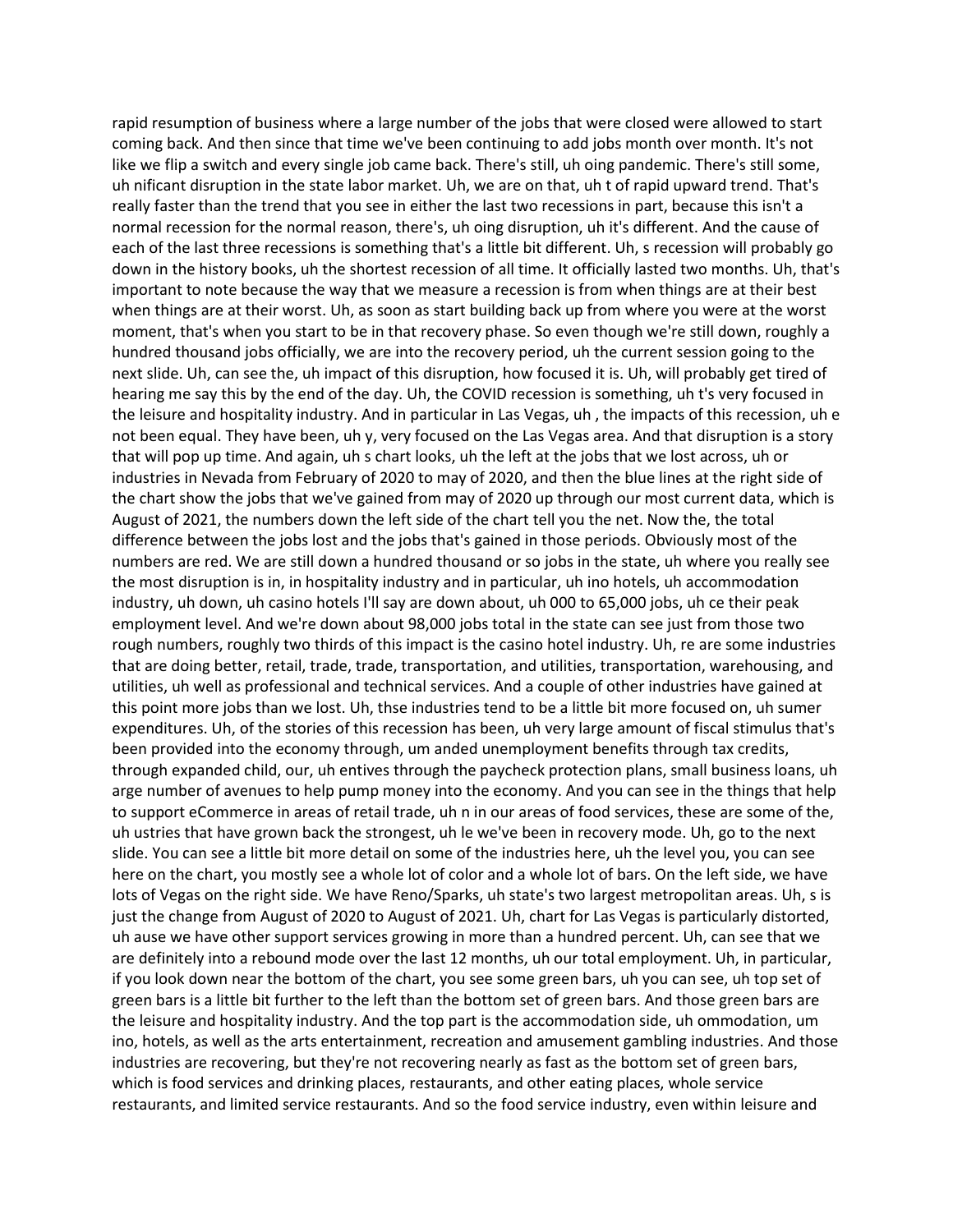hospitality is growing much faster than the casino hotel and accommodation side. In part, this makes sense. We're in the middle of a global pandemic, we still see a reduction in overall travel. We see fewer conventions and fewer, uh ge scale events bringing the number of visitors that we typically had to the Las Vegas area. And even though, uh s chart shows Las Vegas going past through over the last year, uhtt's because Las Vegas fell further and has more jobs to recover. And so, as they're recovering, they're recovering from a lower place, which makes their growth look a little bit bigger, uh shift from employment to unemployment. Uh, ths chart shows that the history of Nevada's unemployment rate, uh comparison to the other 50 states with the gray bar or the gray ribbon, uh resenting the highest rate and the lowest rate for, of unemployment in every other state in every month, going back to 1976 broadly, uh can see that prior to the great recession, Nevada tended to be kind of in the middle of experience of every other state, until we got to the, the great recession, we had never had, uh highest unemployment rate in the country. Uh, because of the particular impact of the housing industry collapse on Nevada, losing two thirds of our construction jobs, uh r the course of that recession, uh ada's unemployment shot up significantly above to where we see some states between Nevada and the second highest state. We shot up to the highest rate in country. Uh, an then as we recovered, uh the time we get to the middle of the, the 2010s, uh then into the right before the start of the great recession, you can see that, that Nevada's fallen back to that kinda of normal range, right about in the middle of all the experience of all of the other states. Uh, then COVID 19 happened. Uh, we, I got the opportunity to say lot and lots of time today. Nevada now has the, uh que honor of having had the highest unemployment rate of any state in any month, going back to the start of the consistent data here in 1976, and you can see just how far above anything else COVID 19 pushed us, uh our unemployment rate approached 30%, uh second highest rate that any state and any month has experienced was Michigan also in April of 2020 at about 22%. Uh, soNevada had much higher unemployment because of the particular impact COVID 19 has had on our economy. We might be tempted to look at this and say, well, clearly there's something up with Nevada's economy, highest unemployment last recession, highest unemployment this recession what's going on. But remember the story behind these recessions is two very different things. And one, you have the housing market and the very particular impact we had there, uh the current recession, you have COVID 19 and the response to the public health crisis, and, uh ticularly the impact on travel and tourism. These are two very different things that happen to have both hit in Nevada very hard. And I think that's an important story to say, uh iously that rate has come down. Uh, current rate stands at 7.7%, uh ch is still high, but it's not in the crazy high territory that we were at the peak of the COVID recession. Uh, bu it shows that we are still in the process of trying to recover, uh m the impact of that recession on Nevada's economy. If you go to the next slide, uh can see the experience, uh county. Uh, s chart just goes back to about 2005 or so, so that you can see it. Uh, the one thing I want to highlight is Clark county, which is at the top center of the chart. You can see just how much larger that spike in 2020 is compared to any other county in the state. Uh, ry the, the peak, uh mployment we get in any other county approaches about 20%, but in Clark county, it jumps up to nearly 35%. And so, again, COVID 19 is focus on the leisure hospitality industry in Las Vegas, uh some of the rural areas of the state, you can see that bump is almost negligible, like it jumps up, and then it falls back very quickly because unlike the last recession where Nye county and Lyon county had the highest unemployment because of the impact of the housing market, pushing a lot of, uh elopment into the areas outside of Las Vegas and Reno in this recession, that script has been flipped Nye county Lyon county are kind of in the middle of the pack, uh other counties in the state where Clark county in particular has had the, the biggest impact. And so instead, the outlying areas, it's now really the urban core that's been impacted in this current recession. Uh, ther way of looking at this is to look at, uh ada's unemployment rank, uh mployment rate ranking compared to other states, uh I mentioned in August, 2021, or at 7.7%, which is the highest in the country, uh pretty close to a number of other states. Uh, if you were to split Clark county, uh t slide, please, uh m the rest of the state Clark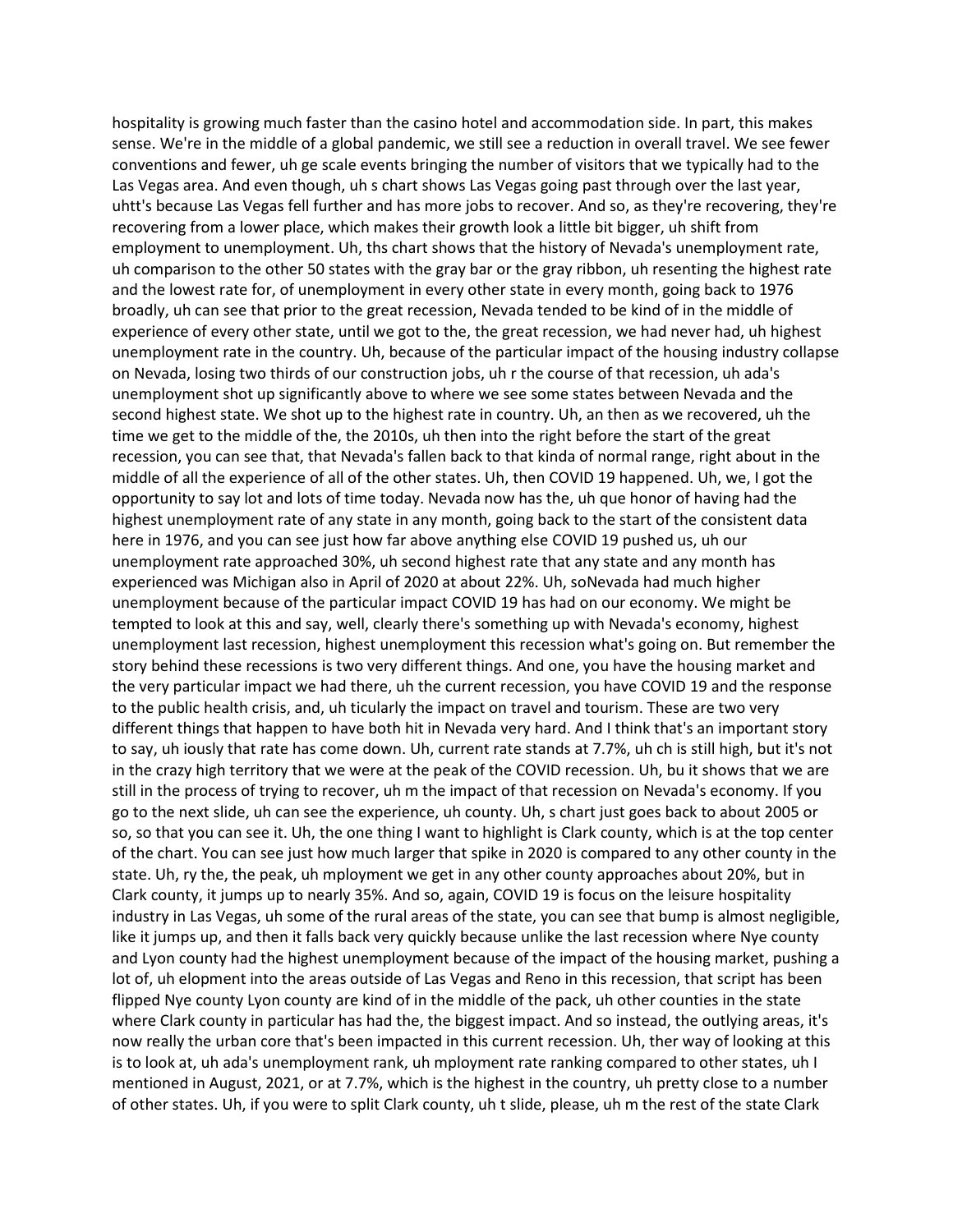county would have the highest unemployment of any state in the nation, uh y at 8.2%. Uh, reas the rest of the state would really fall in the middle of the path. Uh, s is not to say that Clark county has the highest unemployment anywhere in the country. Uh, s actually about number 20, uh ghly speaking, uh it is definitely one of the higher rates, uh the difference between Clark county and the rest of Nevada is really what I wanna highlight here. But if you're looking at rural Nevada, if you're looking even at Washoe county, you see something very different than what you see in Las Vegas, because of the particular focus that this recession and these events have had on the Las Vegas area, uh sort of take from this and turn a little bit toward where do we expect to go from here? Uh, of the topics of conversation over the last several months have been the impact of, uh eral extended unemployment benefits on job searching employment. Uh, umber of states chose to, uh some of the supplemental federal benefits that have been available in this recession early. Uh, there was a, a question of will that have an impact on, on people going back to work and finding jobs, uh ause the question of where are all of the jobs is something that we get pretty commonly. Uh, wht is really interesting to me in this chart is if you didn't have any colors and you just looked at where all the dots are, you probably wouldn't be able to say, here's the group of states that ended benefits early. And here's the group of states that did not end benefits early here, the group of states in red is those that ended benefits early and in blue are the states that did not end those benefits early. Uh, what I'm measuring is the change in, uh mployment claims and the regular unemployment program, because these \$300 benefits were available to people in the regular unemployment program. Uh, ould expect to see that as the impact of ending those benefits early sort of bled into the public awareness of this program, uh t if there is a big impact of these \$300 benefits in the number of people claiming benefits, there should be some distinction here, but that's not what we see instead, the clusters are really pretty similar. There are some states that have had bigger declines on one side, there are some states bigger declines on the other side. Uh, , uh we look at the next slide, one of the, the causes of this, I think is that the, the larger impacts are less, uh tes that ended benefits or not, but rather, uh broader economic region, uh re states are located. And so, uh particular earlier in the, uh y to, to August timeframe, uh you look at the trend by census region around the country, uh s was a, a stronger determinant of how much have unemployment claims come down where the, the south, uh oss the board had lower declines in unemployment, uh n some other areas of the country. Uh, overall, both red and blue, uh , you can see that the broad trend here has been a decline in unemployment benefits. That's pretty similar across all of the states, regardless of whether they ended benefits. So, uh takeaway from this, uh much as it's really interesting to talk about, um ing to identify trends in the unemployment insurance program, uh big takeaway for me is now that those benefits have ended for everybody, uh ghly a month ago, uh ly in September, uh of those programs went away. I don't that we're suddenly going to see a, a switch get flipped and a rapid change of our, the, the broad pace that we've seen in employment recovery, uh ause there wasn't a big impact for those things really, uh king ahead for the next three months, we probably shouldn't expect to see a, a big change in the story. Things will probably continue, uh h as they have, uh o looking at unemployment, uh , the impacts of the COVID recession, uh e been different, uh oss the different regions of the state and the different industries. Uh, ths data's a little bit older. Uh, s uses a five year average to look at unemployment rates of people in different demo graphic groups, uh county. Uh, the top chart shows the large counties in the state, uh rk, Washoe, Carson city, Lyon, and Elko counties. And the bottom chart shows the range of unemployment rates for these groups in every other, uh nty of the state. Uh, these are the groups that have the highest unemployment rates overall, as well as the total population, which is the, the far left, uh umn, which is a population 16 plus, uh can see that these are broadly true stories, uh t, that the youngest workers in the state, uh se age 16 to 24, uh black or African American American Indian Pacific Islander, or, and two or more racist groups, uh d to be the, uh ial and ethnic groups at the highest rates of unemployment, uh ales who are 20 to 64, who have children both zero to six, as well as six to 17, uh ividuals who are in households below the poverty level or people who have any disability, uh those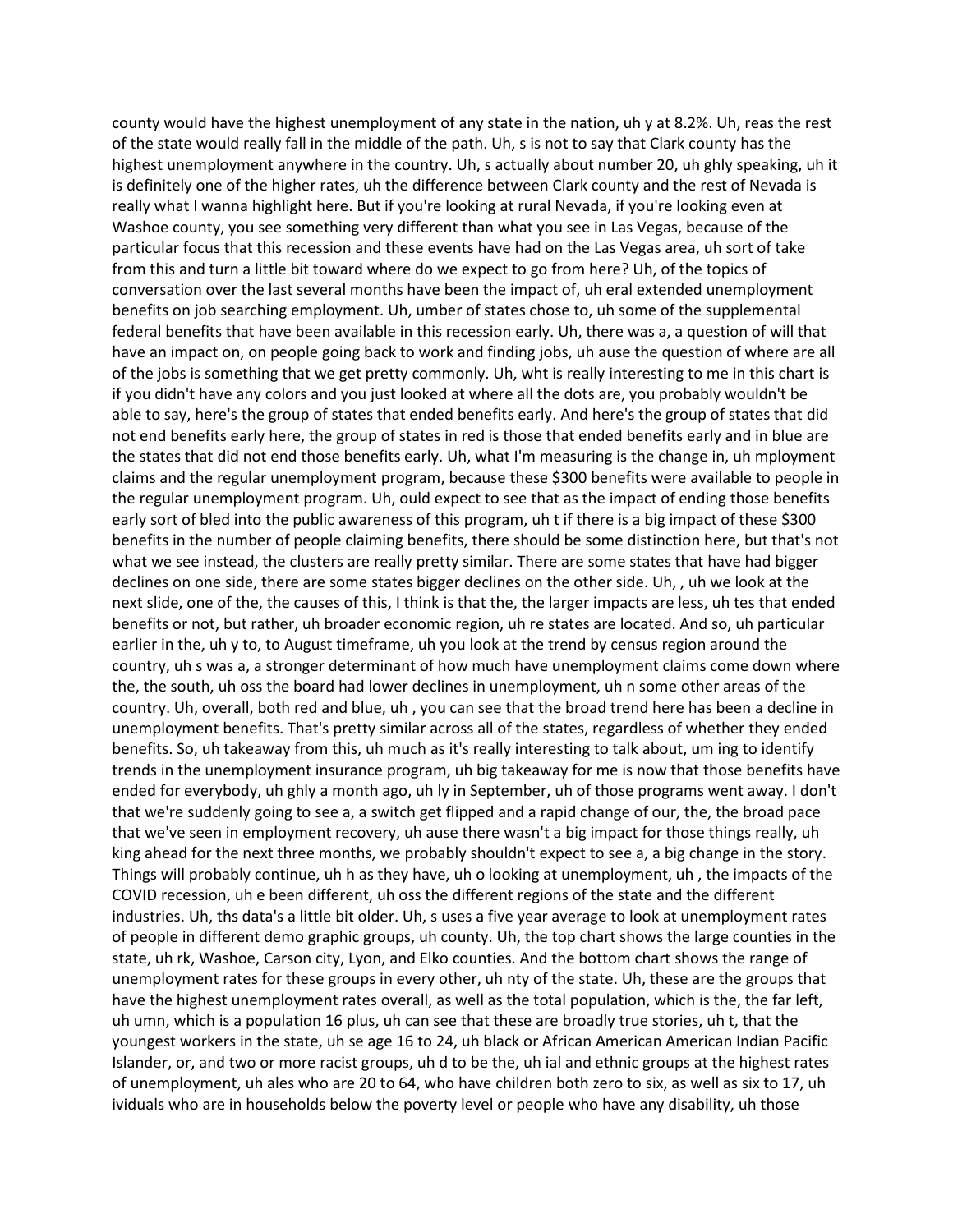groups that tend to have consistently the highest rates of unemployment in the state, uh n when times are good, uh probably faced therefore harder, uh ger burdens, I should say, uh n we're in, uh t of the, the difficult environment in the middle of the recession, uh ing that last column and looking at it though, uh entire story is not just, are you unemployed or unemployed, but whether you're in the labor force at all, uh loyment and unemployment are typically measured only for people who are actively looking for work, because if someone is retired or chooses to be a stay at home parent, or is outside of the labor force for any reason, uh y may not want to work, or they may have given up looking for work. It can be hard to kinda tease out the differences between the two of those, uh looking at the trends for people who have, uh type of disability, uh top left chart here shows the population, uh h in Nevada and the us Nevada represented by solid law. The us by a dash line broadly, people who have no disability tend to be employed at a very high rate. Uh, re's a, roughly a 20% nonparticipation rate. Uh, then the unemployment rate is pretty low. And I should, uh hasize this is only for workers 18 to 64, uh focus on the working age population and not be larger share of people who tend to be retired, uh people who have a disability, uh t rate of nonparticipation tends to be much higher. And the rate of employment tends to be much lower. And so in this case, someone who's outside, who's not working, uh some groups, people in general are much more likely to be just not participating in the workforce at all. Uh, thre are a couple of areas where we have higher rates of employment. That's people who have a hearing difficulty or a vision difficulty. Uh, I would like to highlight that for Nevada in the middle of the chart, you can see the people of the, uh ual difficulty Nevada actually has a noticeably higher employment rate than the US average. You'll notice that you at the, the dash black line representing the rate of employment for the US as a whole, uh noticeably below the solid black line, which is the rate of employment for people with a visual, uh ability in Nevada, uh the point where we even have a higher rate of employment of people with disability, or a people who have a visual difficulty in Nevada than the rate of nonpartisan in the US. You're more likely to be out of the labor force in Nevada. You're more likely to be working if you're someone who has a visual difficulty, uh next slide, uh ws that same data, but only focused on Nevada and talking about the total number of individuals involved, um t to show that there are, uh entially tens of thousands of people, uh h disabilities working, uh Nevada across these different categories, including people with a self care difficulty, or an independent living, living difficulty, uh ng through all of this out here, uh , uh ober is, uh ional disability employment awareness month. Uh, so I like to bring a little of attention to this, uh , because if the question is where are all of the jobs, where can I find workers? I like to highlight that, uh department of employment training and rehabilitation has a number of programs to help people with disabilities, uh d competitive employment in the state. Uh, an if employers are struggling to find workers, there are populations of workers out there, uh y eager to get a job. And so, uh le I have my moment on the soapbox, there's some great programs out there to help people find work, uh if we're looking for workers, uh re's the opportunity for some gains to be had there. Uh, ing ahead, a couple of slides, uh king ahead, uh ittle bit more, where do we expect to go? Uh, do short term employment projections in our office on a, uh ecurrent basis. Uh, these projections are made earlier this year and look at the change of the employment from 2020 to 2022, sort of by definition, uh middle of 2020, the us, the, the middle of the COVID recession. So all of our projections showing credible employment growth, uh most of that employment growth was the jobs that we had lost from 2019 to 2022. And so the next six slides, which I'll go through pretty quick show by industry what our projected employment gains are from 2020 to 2022, uh t our job losses were from 2018 to 2020, and then the position of the numbers, uh w you the net again, difference between those two sets of numbers. Uh, king at agricultural agriculture, mining utilities and construction industries, uh lly where we expect to see the most gains is in the specialty trade contractors side, uh king at manufacturing industries, most of these numbers, uh up adding pretty close to zero, uh h some larger changes and some large, uh ller changes, uh n at the bottom of the chart. You can see a couple of industries where we lost jobs from 19 to 20 and expected to lose a few more jobs from 20 to 2022. Uh, t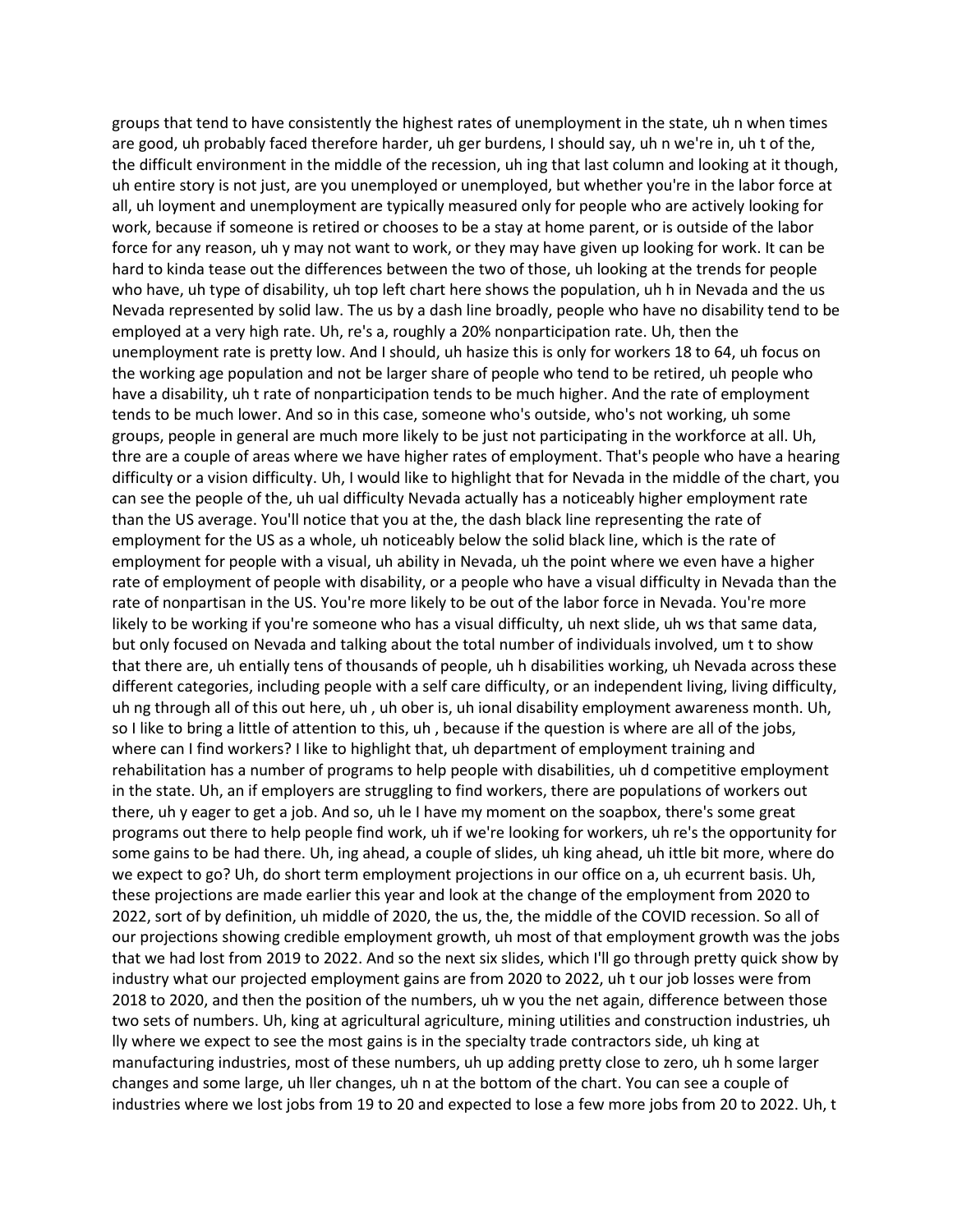because the trend in those industries had been flat to a liquid, uh ative. When last, we looked at it, looking at trade transportation and warehousing. Uh, an, you can see most of these net pretty close to zero, uh,w the, uh,ptive exception of warehousing and storage, where as we're moving more into the sort of e-commerce world that, that we have, that's probably been accelerated a bit by the, uh,CD 19 pandemic. Uh, wained jobs from 19 to 20 and expected to gain still more jobs from 20 to 22 with a net positive 10,309 jobs, uh,ling at professional services, again, most of the gains and declines that we've seen, uh,npretty close to zero, even the 4,387 net loss in administrative support services that we're expecting, uh,ihe net of, uh,rhly 20,000 jobs up and 20,000 jobs down. And so on a, a percentage basis, that's still pretty close to zero, uh,fsocial services industries we're broadly expecting growth, particularly in education, hospitals, and healthcare services, because that, uh,oously our, those are industry is that, uh,wxpect to see gains in, in part due to COVID 19 and the ongoing, uh,dgraphic trends in the state, but the really big number in all these projections is at the very end, uh,we we get to the leisure hospitality industry and sort of the personal services industries. And you can see that accommodation, uh,uwe we're expecting to see a lot of job to be added from 2020 to 2022, it's far short of the number of jobs that we lost from 2019 to 20. Uh, an, looking at the casino hotel industry, uh,t is an industry where we are still down, uh,600 or so jobs from our peak employment levels prior to the recession. Uh, ait's not an area where we're expecting very robust growth. Uh, aso I wanna take closer look at that. So the, the next chart shows you Las Vegas and Reno for the casino hotel industry, and the trend going back all the way to 1990. And you can see here, the shaded areas kinda show you how far down we are from peak employment, uh,o time. And you can see in Las Vegas, our peak employment in this industry is something that we hit before the onset of the great recession back in about 2006, uh,fowing the great recession, we lost the number of jobs, and then it pretty much stayed flat since the, we have a little bit of a game, but the long term trend in that industry was we went through the recession, jobs went away and they did not come back. Uh, tha's not to say we expect no jobs to come back in the casino, hotel industry in this recession. Uh, bthat, especially as we've gone through about a year and a half and probably have some time left to go, uh,s of the jobs, uh,t go away are probably not likely to come back of that 36,000 jobs. A lot of that may be permanent displacement in these industries while jobs will be recovering. They probably won't recover to where they were in part, because this looks like a very mature industry in Reno. Uh, wit peak complain roughly the time the Silver Legacy opened, uh,b in the mid nine. Uh, ias roughly flat until the 2001 recession and then jobs went away and it was a downward trend from that recession to the great recession where still more jobs went away. And then it remained roughly flat since then, uh,tcasino hotel industry, uh,dn't have rapid growth. It's been kind of a mature industry for a while where it's, uh,rhly decides that it's likely to grow to with, uh,nproperties opening probably rebalancing the existing labor pool, rather than adding a lot more jobs the way that it did, uh,b in the 1990s. In contrast, if you look at the food services industry, you can see that, uh,t has been much more rapid to recover and grow, uh,tugh recessions, even the great recession, uh,we our current employment levels are actually very close, both in Las Vegas and Reno, where they were prior to the recession. Uh, yll note, may note, if you flip back a couple sides, we were projecting about 15,000 jobs down in the food services, services industry. Uh, i were making those projections today, I will would guess that we're probably, uh,t's probably too pessimistic because we're roughly 99% recovered in this industry overall right now. Um, in art, because while since there's been so much, uh,fal stimulus out there hitting people's pocketbooks, those things that people can go out and spend their money on like retail trade e-commerce and food services, uh,h been those industries that are re recovering more quickly. There's been a lot of money flowing out into people's pockets, which then can flow more directly to these industries where the casino hotel industry to support the levels of employment that we have needs, those conventions, those large events, uh,athat activity to be happening, to help, uh,sain the levels of employment that we have in those industries. Uh, sor my, my sort of final points, uh,we are all of the jobs? Uh, i a complicated question. It's not all extended unemployment benefits, but rather,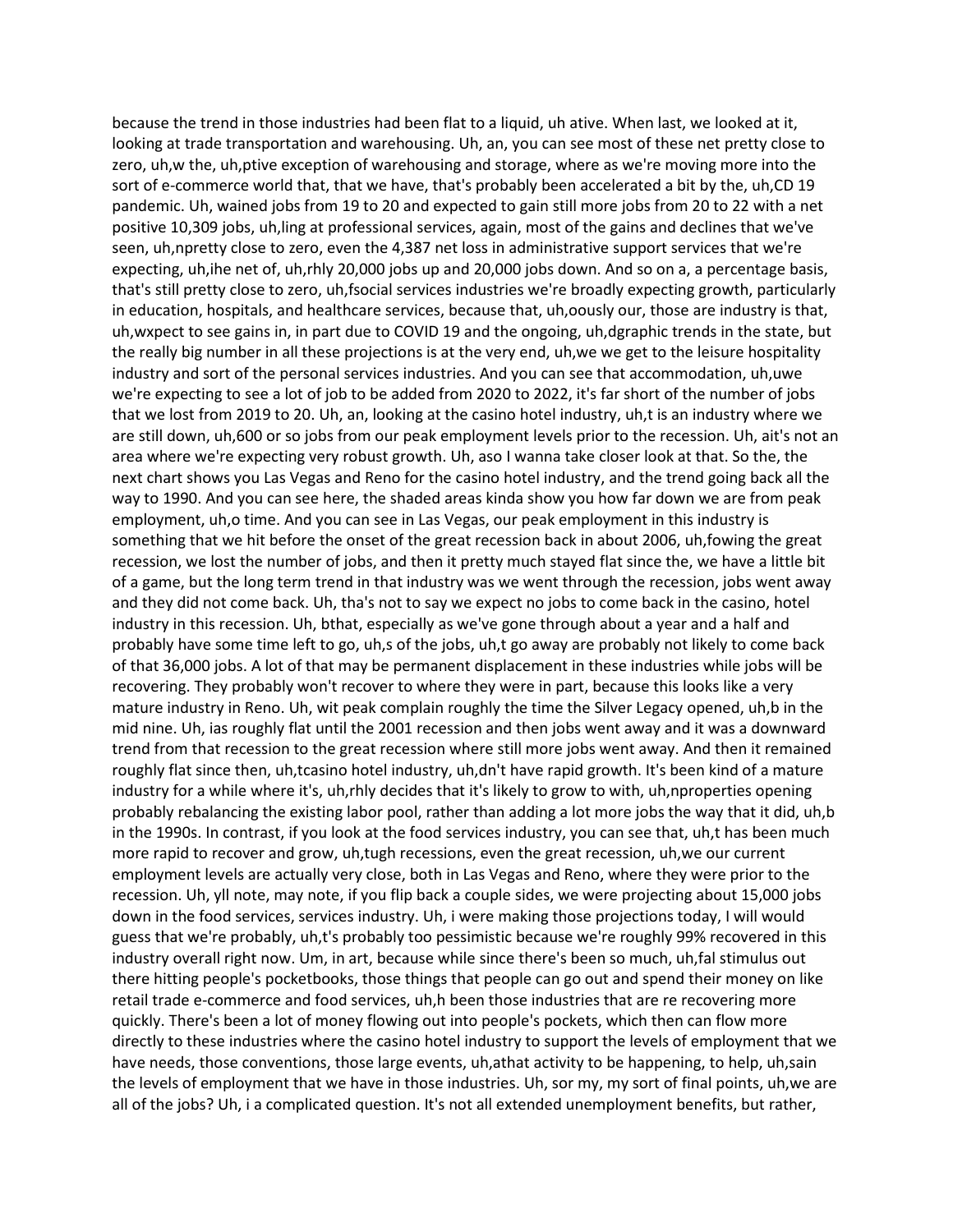uh,wave yet to recover all of the jobs that we had in the childcare industry, um,ae've had in the aging workforce and any pandemic that specifically affected, uh,or individuals, we may have may be seeing some rebalancing in who chooses to participate in the labor force. Uh, doessomeone want to, who help might be at risk, want to go out and work in the service sector job, where they might be at exposed to a lot of people and put on kind of the front lines of some of the, uh, hultural conflicts that we've seen, uh, ssociety over the last year and a half, or might they say, you know what, I don't wanna be working. I don't need the money that much. Uh, I nk it's a complicated question that unfortunately we don't have great data to the answer until we're able to get, uh, tle bit more, a full landscape of who are all of the people who are working and kind of look back at that data. Uh, sofortunately, while I'd love to answer the question in four right now, it'll probably take the, uh, hetter part of the year to get that data. Uh, we'v definitely seen, uh, of money go out of the economy with the end of the, uh, xded unemployment benefit programs, where we were paying out, uh, sdepartment to high million a week now, 10 million a week. Uh, soat's 90 million a week. That's not flowing out to, uh, oholds in the state, uh, olp support some of that economic activity. And so we, we could see a bit of a cool down coming out from that. Uh, we still have ongoing ways of COVID, uh, hthe delta variant, uh, a definitely made some news, uh, nt's still having impacts on our economy. Uh, ifat should start to impact any large events, uh, hwe could definitely see more slow down in some of the projected growth that we've seen. Uh, we have a large, uh, ur of job openings nationwide. Uh, late this month, the bureau of labor six will start to publish job openings data on a monthly basis for all of the states. Uh, an expect that Nevada will largely reflect that national trend, um, hthere's lots of openings and difficulties finding work, uh, sially where, if you're not in Las Vegas, unemployment is down below 5% on average is largely like the competitive environment we saw back in 2019, where it's hard to find workers, uh, nrt because there's a lot of competition for the workers that are out there, uh, h there are challenges finding workers, uh, h's that much more opportunity for those employers who, uh, ofor workers in non-traditional ways, whether it's, uh, lnative work arrangements, uh, ong for opportunities to work with people with disabilities or other disadvantaged populations. Uh, myy hope would be that, uh, hthe tight job market would help to drive, uh, dional, uh, ntment in looking at, uh, oof those groups that do face some higher barriers, unemployment, uh, ngain, the, the COVID 19 recession. It's hard to say enough just how much this has been incredibly focused on the Las Vegas area. Uh, ifu think about Clark county as a whole, uh, vwithin Clark county, north Las Vegas and Vegas have the highest unemployment rates followed by Henderson and Boulder city followed by Mesquite, the further you away you are from the core of Las Vegas and that, that highly urbanized area, the lower and lower the unemployment rate drops to the point where if you're looking at Boulder city or Mesquite, you're looking at rates that are much closer to you, what you would see in, uh, ae county or other areas of the state and not like what you see in Las Vegas and north Las Vegas, it's incredibly focused, uh, e the, the difficulty and the pain for workers, uh, sally, really focused in, in those areas as well. And having ranged, uh, lver the place and grown out, uh, oully about a million numbers. Uh, ifere are any questions for members of the council, I'm happy to take those now, uh, twise, um, introduce, uh, a Gortari to talk about the, uh, nloyment trust fund and some of those numbers for you.

# Mark Costa:

This is Mark Costa. I have a general question. This is kind of hard to predict, but with the continuing funding problems of the federal government and the possibility of a debt ceiling not being raised and possible default on our obligations, that's very hard to predict. I understand. Is there any provision for that for allowing for that or, or any predictions what might happen if that occurs?

David Schmidt: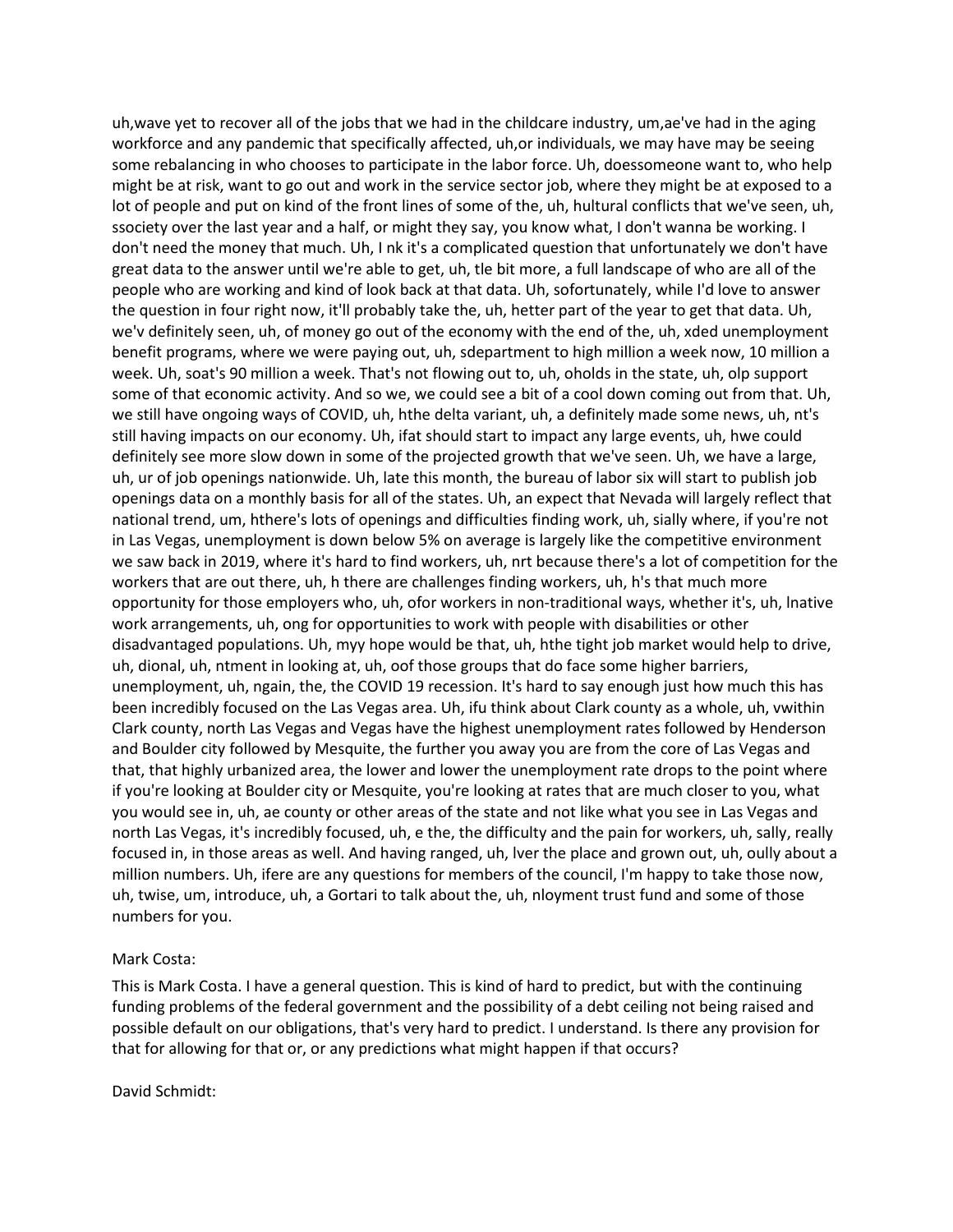David Schmid again for the record obviously there, there has been some tense negotiating over the, the federal budget. Typically those, those sorts of impacts don't have any really short term large net challenges. It can be very difficult to administratively to deal with of the process of shutting down and reopening in the broader economy. Unless we get to a point where there is a very long shutdown, which starts to affect things like the provision of unemployment insurance or social security, or the large scale programs out there, you tend to have a little bit more limited in impact in areas that have a very high concentration of federal dollars in the economy. So a place like Guam where federal spending is the massive part of their budget. It, I, I would not want to be there. It would be very challenging for a state or the nation as a whole. That's a little bit more muted just because the federal government spending directly doesn't represent a large part of our economy unless it gets to the point where it's starting to affect those people who rely upon food stamps, social security or the administration, the federal programs that just start to shut down. And, and those are the, the impacts that would start to bleed out. But those tend to take a little bit longer. And I, I think that the broad picture, the, the direct impacts there would have the most lacking impacts once programs start up, most of those benefits are paid out retroactively. And so the, the big picture economic impact isn't ne nearly so large as the, the much more significant impacts to the individuals that are directly affected by it. If that, if that helps to answer your question.

## Mark Costa:

Okay. Okay. Thank you.

## Latonya Coleman:

One question as well about the population just in general, how has the population been impacted as far as have, have, have we seen growth? Have we seen a large number of people relocate from the states for those jobs that you, you mentioned? What have you noticed in that area?

# David Schmidt:

Thank you. David Schmid again for the record. Broadly speaking the, the long history of Nevada has been fastest population growth in the nation decade after decade after decade in the two thousands and the 2010s. I think some of those numbers have slowed. I'm not sure if the official population projections or the future are out yet. But I believe Nevada is still ranked fairly high not number one with a bullet but on the leading edge of states, I think we have a slightly population. We do tend to get I think more immigration as well as more births and natural population growth than some other areas of the country. And I, we are supported by net migration out particularly from California having such a large state so close even if they're not rapidly shrinking the number of people coming to Nevada relatively the size of the population in Nevada is still really significant. And so Idaho, Nevada, Oregon, Utah, all of the, these states in the west tend to see a lot of that similar population grow there. And so while the nation as a whole is trending flatter, I believe Nevada is trending flatter as well. I think we're, we're in the 2% range, not the 6% range like we were I think we're still growing, just not quite as fast as we

# Jeff Frischmann:

Okay. If you wanna move to the next presentation. Okay.

# Jason Gortari:

Good morning, Mr. Chairman and members of the council for the record. My name is Jason Gortari and I'm an economist at the research and analysis bureau within DETR. Today I'll be covering the trust fund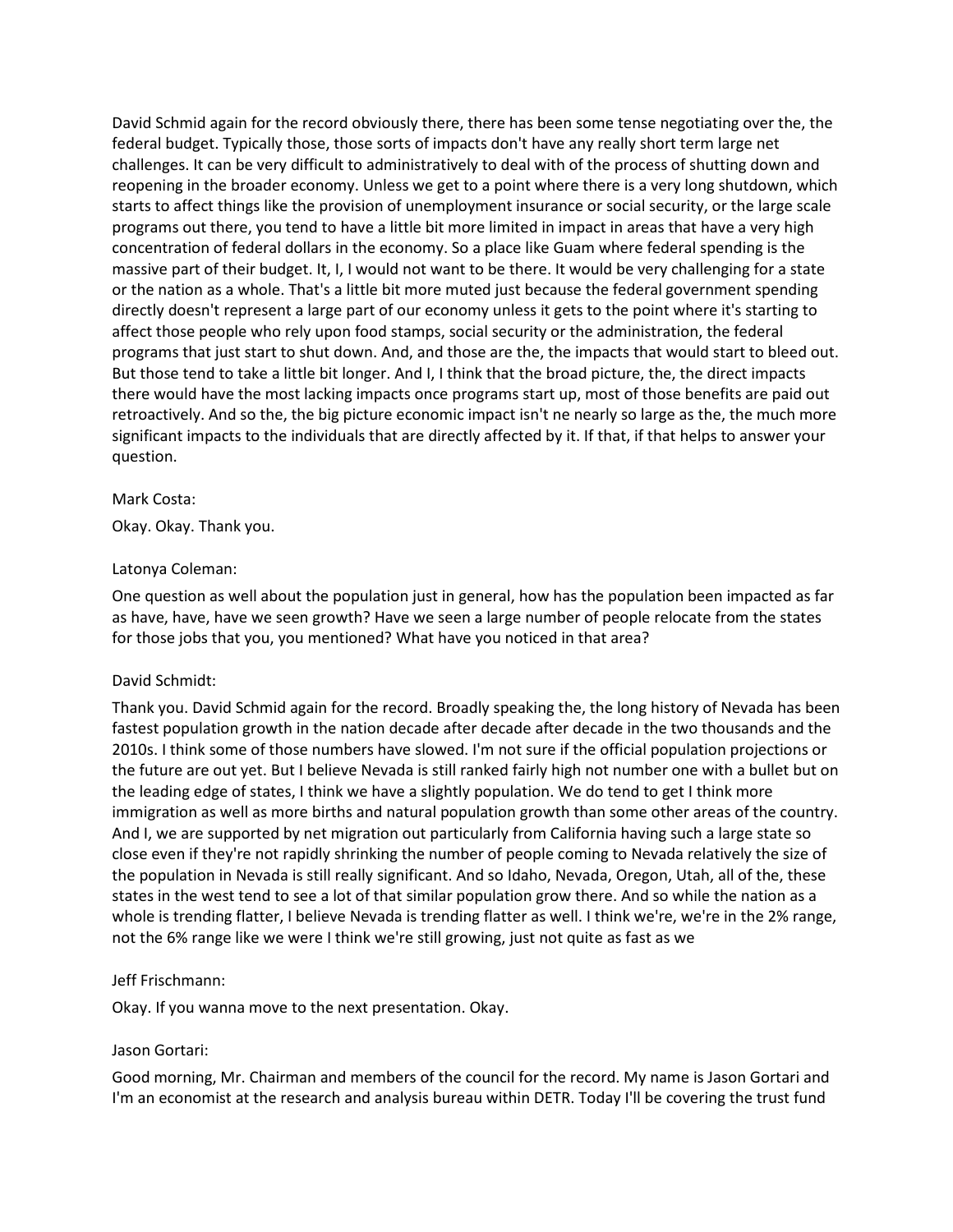review and 2022 rate projections. Next slide, please. This slide takes a look at the brief agenda of what we'll be covering today. First we're gonna talk about the national perspective and outlook then jump into Nevada unemployment insurance trends, and then follow with the discussion about the Nevada UI trust fund and finish with the 2022 rate discussion. Next slide please. Okay. Jumping into the national perspective this chart shows the expansions and contractions throughout us history, just prior to the pandemic. We had our, the longest expansion on record of 128 months. This was significantly larger than the us average of 59 weeks. Um when the economy shut down we had two months of contraction followed by 16 months of expansion leading us into August, 2021. Next slide, please. With all the economic volatility recently, it's reflected in the unemployment rate. This chart is the unemployment rate in the us dating back to 1940, just prior to the pandemic. We had had a rate that we hadn't seen since the 1960 at three and a half percent, which was near all time low. This was brought on by 113 consecutive months of employment growth. Then at the beginning of 2020, the pandemic hit and the economy shut down and we shot up to an all time high of 14, 8% from that period as the economy slowly reopened and the vaccination became widely available. We dropped back down to a 5.2% rate as of August, 2021 and are continuing to prove, but a little bit more slow and gradually next slide, please, not shockingly the UI claims for the US looks similar to the unemployment rate chart. Here it's a similar type of story. We were near all time lows and at levels that we hadn't seen since the 1960s at 220,000, just prior to the pandemic once the economy shut down, we jumped up over 6 million claims. And then from that point, as the economy reopened vaccine became available we drop back down to the 300,000 range, so slightly elevated from P pre pandemic levels. And that rating is as of September 25th, 2021. Next slide, please just chart the amount borrowed by each state as of the first of this year, as you can see Nevada borrowed 62 million. But we made it nine months during the pandemic before having to borrow. So come December, 2020 we had to borrow, but during that nine months prior we relied on our trust fund balance throughout the course of the pandemic, we ended up borrowing 332 million, which sounds like a lot of money. But comparatively speaking it's more moderate during the great recession. We borrowed 850 million more than double of what we borrowed for this. So I think that's a positive credit credit to the council and the work that they did in prior years to build up that trust fund to a point where we came more prepared and needed to borrow less in a crazy recession like this one next slide, please. This chart is moving into Nevada now and the UI trends here. Currently over the last 30 months, we've been averaging 10,000 claims per month, and this is initial claims. These levels are on par with pre pandemic levels, which were a little bit under 10,000 similar story Nevada as the nation, as a whole near all time lows prior, prior to the pandemic the economy shuts down, we shoot up to an all time high of 220,000 initial claimants. As the economy slowly reopened and the vaccine becomes available and claimants are starting to find work we've dropped down to that 10,000 range and have kind of level off, but are continuing to improve slowly, but gradually next slide please. Here's our continued claims several our story near all time blows in the 20,000 range prior to pandemic economy shuts down, we shoot up to 369,000, which was an all time high. And as things have reopened, we're now at 35 or 38,000 as of the report weeks, September 11th this level's slightly elevated from the pre pandemic lows, but it is gradually improving kind of leveled off. The report week for September 25th, I believe is 35,000 continued claimants. So we, we are continuing to improve and claimants are continuing to find work. Next slide. This chart shows the average duration of benefits and weeks in Nevada. Uthe, the dip that you see in a, around April, 2020 is noteworthy because there were so many claimants going through the system at that time, it dropped our 12 month average,uto an all time low below 10 weeks. Usince that period, the data,uadjusted and shot us up to an all time high of 25 weeks,ufrom that period, we've dropped down to 18 weeks, which is on par with the great recession,ubut are continuing to improve. Uwhat's normal for this measure is in the range of 13.1 to 13.8 weeks. Uso we have some work to do, but we are improving next slide, please. This chart shows Nevada's, uexhaustion rate, ufor claimants. Uthe exhaustion rate is the share of who have exhausted their benefits prior to finding employment.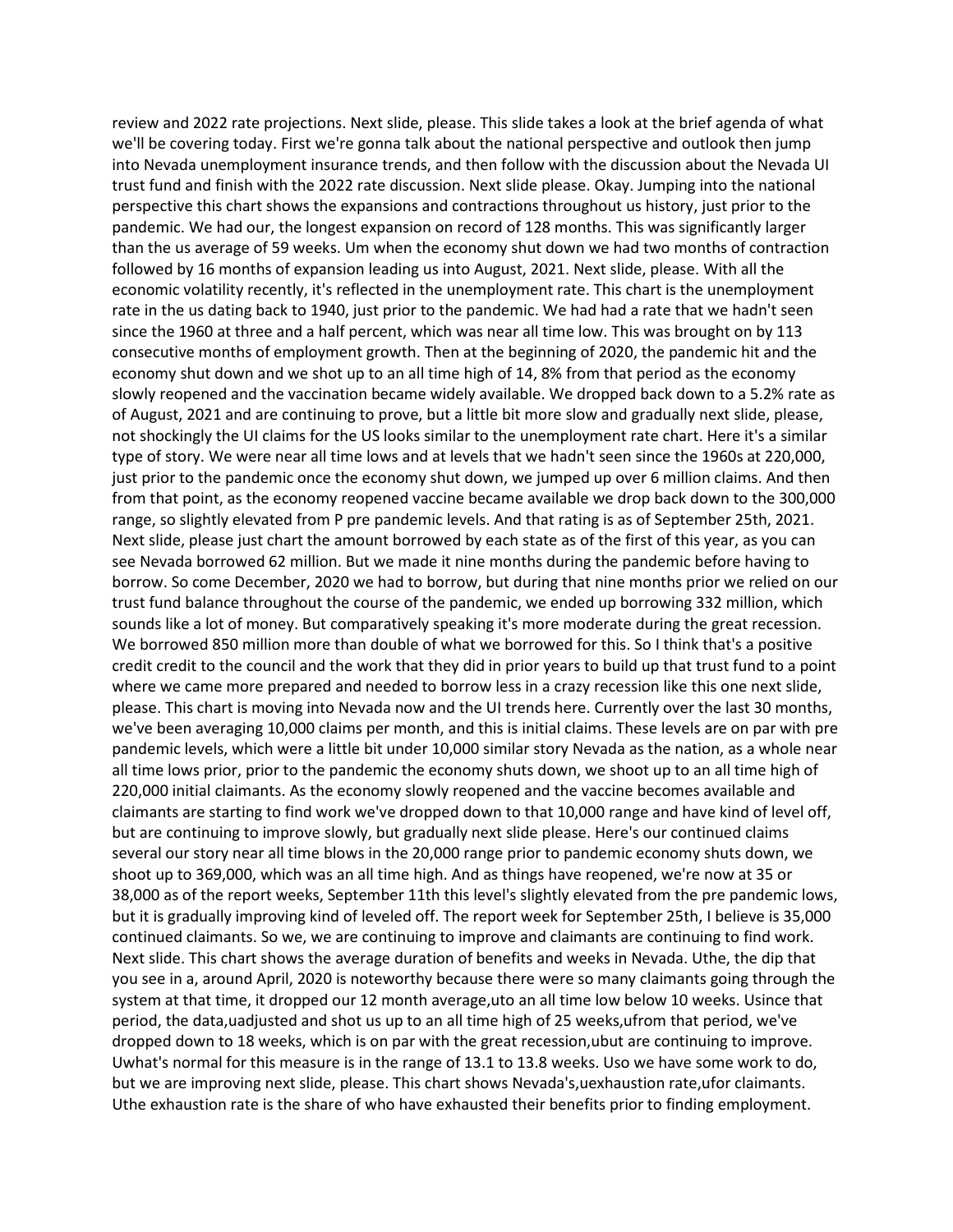Upre pandemic lows were around 33%. Uthe pandemic hit, we shut up to a hundred percent not shockingly,uwhen the economy was shut down,ufrom that period, as things have reopened, we've drop down to 44%. And,uduring this year we've, we've covered around that range,ugradually,uimproving by a 10th of a percent,ueach month. Next slide please. Uthis chart, it shows the continued claims,uin 2020 to current for all the programs. So the Nevada UI program, and then the,ufederal benefit programs. I really like this chart because it really tells the story of the pandemic. As you can see in early 2020,uwe're here are all time lows and continued claims. The pandemic hits the economy shuts down. We jump up to an all time high of 369,000 continued claims. Uthe casinos and,ua few other non-essential businesses like movie theaters and golf courses are allowed to reopen at the beginning of the beginning of June, 2020. And you can see it dips down about a hundred thousand and then,umoving on from that period,uthe economy slowly reopens and restrictions are eased. Uvaccine gets announced, and we gradually decline and hover around the 200,000 claimant period for total claims. Uin 2021,uthe economy fully reopens in June of 2021. And from that period on the trend declines and gradually declines,uto our current level of 38,000 and claimants,usome of the dips at the end there are,ujust due to the,uufraud screening program that was implemented by DETR,ucalled ID me and that reduced claimants by about 10%. But aside from that,upeople we're actually going back to work and finding employment and our numbers,ureflect that in this chart. Next slide, please. This chart shows the total amount compensated and the regular UI program by year. Uas you can see, 2020 was by far,uthe most compensated year,utotaling 2.7 billion in UI benefits. Uthis year we're at about 600 million in compensation benefit compensation. Uif you took this year, it would,ualmost succeed all three years during the great recession. So it really just,uportrays how crazy things were and how much money was needed to,ufund the benefits of this,uthis procession. Next slide, please. This chart shows,uNevada's UI contributions and benefit payments. The,ublue bars are the contributions and the red bars are the benefit payments when blue exceeds red, the trust fund grows and vice versa. When red exceeds blue, the trust fund depletes,ufrom 14 consecutive quarters, we grew the trust fund up until the pandemic hit it. Uh,once the pandemic hit benefits far exceeded,ucontributions. But if you notice at the last,ubar at the end there for 2021 quarter, two things are starting to,ueven out and,ulooking ahead to quarter three and 2021,uwe almost have a full quarters worth of data. So we know that contributions will exceed,ubenefits. So we will grow the trust finding quarter three, next slide, please. This chart takes a look at the,utrust fund balance over the past five years in Nevada, and also the last six months,uprior to the pandemic, through our trust fund balance to over 2 billion by February, 2020,uthat balance held us over for nine months, as you can see taking us down to the red,ujust before 2021. And then from that period,uwe, we borrowed and at the very end there, you can see the, the slight bump, which is the result of the American rescue plan funds putting us at \$180 million positive balance rather than \$180 million negative balance. It's kind of interesting if you look at the last six months chart,uit's somewhat similar to the continued claims chart as time has gone on this year, and things have fully reopened. Uclaimants are continuing to go back to work and that's reflected in this chart. As you can see that benefit payments are getting less and less and less as the months go on this year, and then at the area. And there you see the,upositive balance from the American rescue funds plans provided on September 1st of this year. Next slide please. Uone big benefit of not carrying,uloans, federal loans into 2022 is provided in this slide. Utotal value added is estimated about 43 million,ucame to that figure by taking the interest earned on our positive trust fund balance of about 7 million and then the interest avoided,upaying on the, the loans that we would've had without the American rescue funds of another 7 million. Um,if you look below that there would, would've been a assumed FUTA of cost,uper employee. This is essentially an extra tax,uput on the burden of the employers of about \$21 per employee to help,upay off the federal loans for the UI trust fund. Uso if you take that number of times, the number of covered employment, you get 28 million altogether. Uit sends 43 million while in UI terms. That doesn't sound like a lot. Uit's not nothing. U43 million is enough to cover,usix weeks worth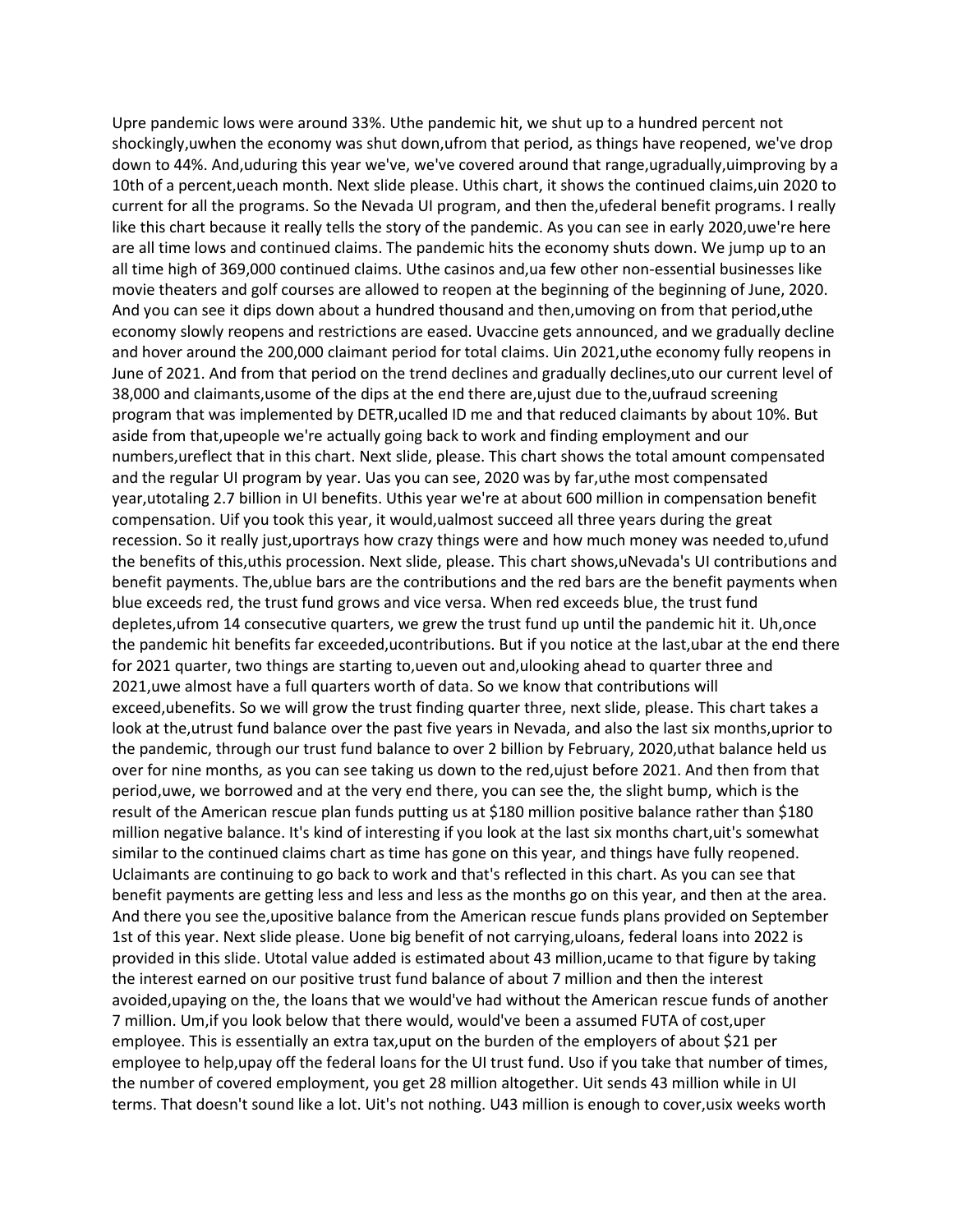of if payments for the state. It also would take six years to accrue that in interest earnings. Ufurthermore, it's the difference in contributions received at a 1.65 rate and a 1.75 rate. Uso overall having those loans paid off in a positive, moving into 2022,uwas a really good thing for us. Next slide. Uthis is just a chart of the,uhistorical interest rates on the trust fund dating back to 2000, as you can see,uthey were pretty high at 6% and then moving forward,uup until 2012, they've been pretty consistently in the two, 2.5 to 2.7 range up until 2021 currently. Uthe rates are 2.78 and should stay around that range for the next couple of years. Next slide please.

#### Speaker 8:

This is our 2022 historical solvency review. So basically the last five years of the trust fund cash flows, as well as some of the solvency calculations. We'll talk more about solvency measures later in this, but that's basically what's in the blue box which is the NRS 612 solvency calculation. You get that by taking average weekly payments times highest week's duration times high risk ratio divided by covered employment. In the gray box, we have the trust fund cash flow lows. And as you can see in 2017, up until the start of 2021, we had over a billion dollars in the trust fund. And then we needed to use those funds in 2020 and 2021. And the last box, which is the white box. We have the average tax rate and that's tax rate over the last few years back in 2016, it was at 1.95, and it has slowly been taken down a bit to 1 6, 1 0.65, which is it's current rate today. Next slide, please. Uh,this chart is,uNevada's benefit cost rate by year. Uthe benefit cost rate is the,upercent of benefits paid. Uas a percent of total wages prior to the pandemic, we were a little below half a percent,uwhich was near and all the time low,uwhen the pandemic hit, we shot up to an all time high of 4% and have since dropped to three and a half percent. Uin August of 21, this chart,ushows the frequency and density of,uNevada's UI tax rate throughout history on taxable wages dating back to 1938. Ufrequency is represented by the blue bars, but we're gonna focus more closely on the density, as you can see on the density,ubell curve, which is the red line, uat the top of the range. Uwe've been in the 1.6 to 2.0, urange for the majority of our history. That's the rate that it's been most dense. Unext slide, please. This is just a chart of,uNevada's UI tax rate ranking on total wages in comparison to our national counterparts,uNevada ranks third out of all states and DC, and is about three times higher than the us average of 0.2, 3%. Uwe're at 0.7, 9%. So we're definitely in the, utop tier and a little bit more aggressive than most states on UI taxes. Next slide please. And this chart, we have the estimated trust fund balance,uthrough 2022 and the rest of this year added assumed 1.65% tax rate, current rate that it is now. Uas you can see, we threw the trust fund for 14 consecutive quarters on the bottom chart. Uthe pandemic hit benefits far out,

exceeded,ucontributions. And then,uwe're projecting through the end of this year and next year that contributions we'll exceed benefits and grow the trust fund. Um,the chart at the top to over 500 million, if we kept the same rate as we have currently,uthis chart is just a forecast of benefits payments over the next few years. Overall, the payments are expected to remain steady and,uslightly and gradually decline into 24. Uthe shaded red is just one standard deviation above and below the forecast. Uour estimate is around 70 million per quarter slide. Uthis chart shows a couple different rates,uover a longer extended period of time. We have a low rate of the current rate. Now, 1.6, 5%, a middle rate of 1.8, 5%, and then a high rate of 2.05%. Uthe dark blue dash line is the average high cost multiple of of 2.0, which basically means two years of recession worth of benefits. And then the,uaverage high cost multiple of one,uwhich is one year's worth of recessions worth of benefits in the lighter blue dash line. Under all scenarios, we reach average high costs, multiple of one,uby the first quarter of 2024. Next slide please. Uthis is just a variety of rates,uspread over a longer period of time and, and the,udemonstration of how much they spread out as, and goes on. Uwe have the current rate and red at 1.65, and then the high rate of 2.20,uat which would be the top line,uthrough 2025,u1.65 rate would,uput it at an estimated balance of 3.5 billion,uassuming there isn't any recessions. And then the high rate would put us at,ua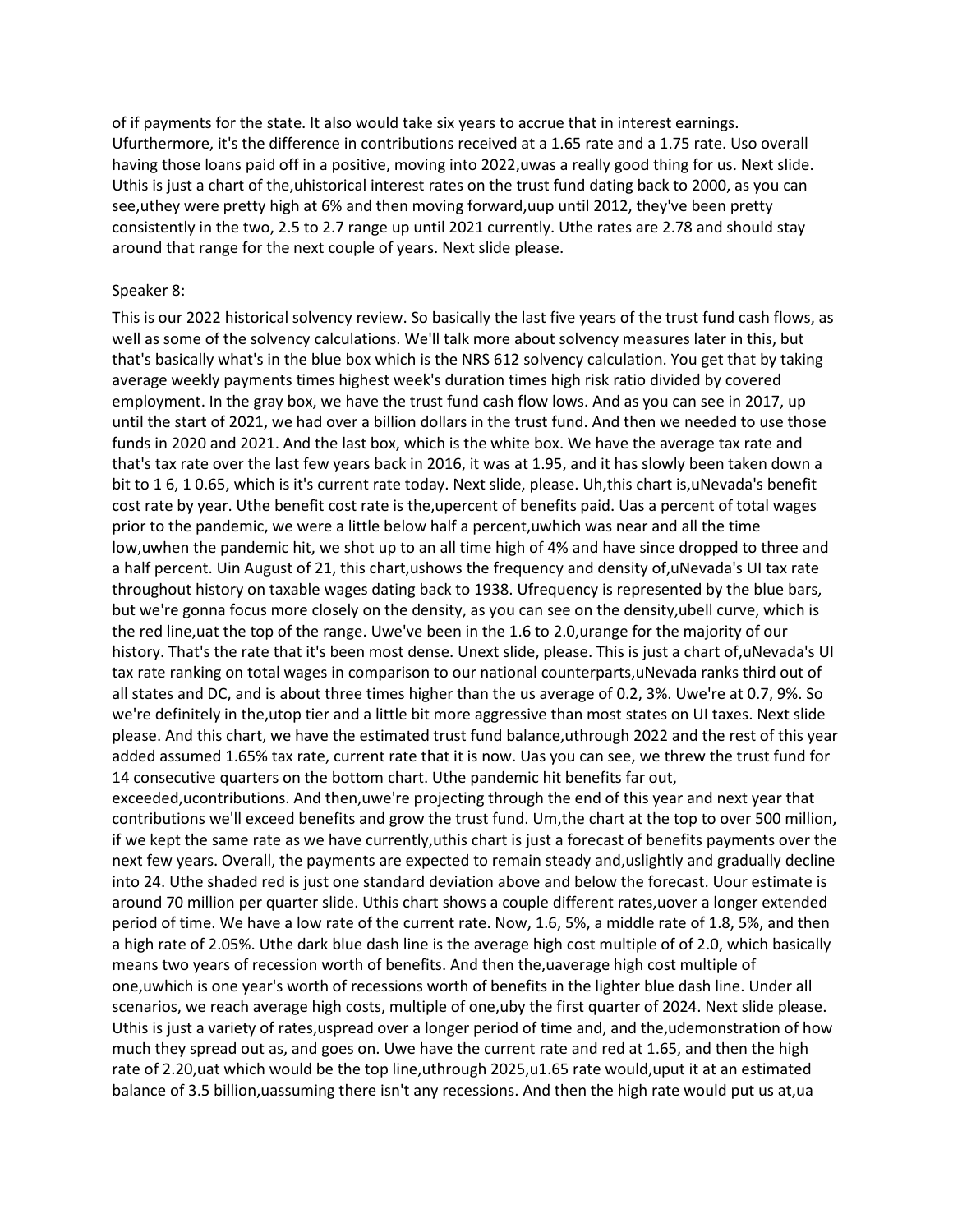little over 5 billion,uby 2025,uassuming that there were no recessions. So with all that in mind, we have our potential 2022 tax rates. Uthey're estimated solvency measures and cash flows within the trust fund,uprovided in this chart at the bottom and the white box. You can see the average tax rates,uranging from the current rate of 1.65,uto a higher rate of 2.05,uback up at the top, the solvency target,uin the blue box,ufor the NRS calculation,uwould, would be 4.8 billion. Uwe to the use of this measure because it only looks back 10 years and,uuses just the high cost year in that last, last 10 years, which would be 2020,uin the gray box below you have the cash flows. Uso the beginning balance, and then the ending balance of the trust fund,uunder the different tax rates,uthose ending balances range from 530 million to the high of 636 million under the 2.05% rate then down at the bottom is the federal average high cost multiple measure. Um,we tend to lean on this measure a little bit more because it takes an average of the three highs cost years. So this calculation,uis derived by taking the trust fund balance divided by,utotal wages and then divided by the average of the three high cost years. So this would incorporate 2009, 2010 and 2020. It also looks back a 20 years instead of 10. Uthe federal recommended minimum for this measure is one. So one year's worth of benefits. Uwe we're currently,uprojecting about four months worth of benefits under all tax rates scenarios,uranging from 0.29 to 0.35. Uthese numbers are likely to get bumped up a little bit,uas the data normalizes,uas far as,utaxable wages, average,uwages increase or decreasing due to,umore low wage workers entering the workforce. Uthis was a sector recession. And with that being said,ua lot of the low wage workers,uwere in the non-essential businesses and,uwere laid off or the, the company closed and removed from the workforce and,ueither removed completely or, or claim benefits. Unext slide please. And for the final slide, this is just the long term effect on all the different rates. Uyou can see it's drawn out to 2025 and what the average high high us multiple would look like. And then our,ufive different tax rates,uprovided under all,utax rates. We reach a average high cost multiple by 2025. And,uby 2024, 185 and up,uwould achieve a high cost multiple of over one. So one year's worth of recession,uworthy benefits. And with that, that concludes my presentation. And if there are any questions, I'd be happy to answer them.

#### Mark Costa:

All right. This is mark at Costa had a question that you showed the projections for both the benefit payments and for the income into the trust fund. How is that calculated? Do you have like a regression formula that you use or, or how do you determine that?

#### Jason Gortari:

So benefit payments for the, the

#### Mark Costa:

Like you showed the, the graph? I think it was towards the end of the presentation you showed, like over the next four years after this one. I think it was before this, it was the bar chart that showed a different before that one, it might have been like about 22 or so before this one, and I think it was the one before that one. Yeah, there we go. And like those on the extreme right? How do we project those?

#### Jason Gortari:

Those are just per, alright, Jason Gortari for the record, those are projected taking the current benefit payments and discounting them based on how many continued claimants we think we'll have moving forward. And then we carry it out six quarters from there based on historical averages and,uwhat, what the claimant trends are,ushowing us.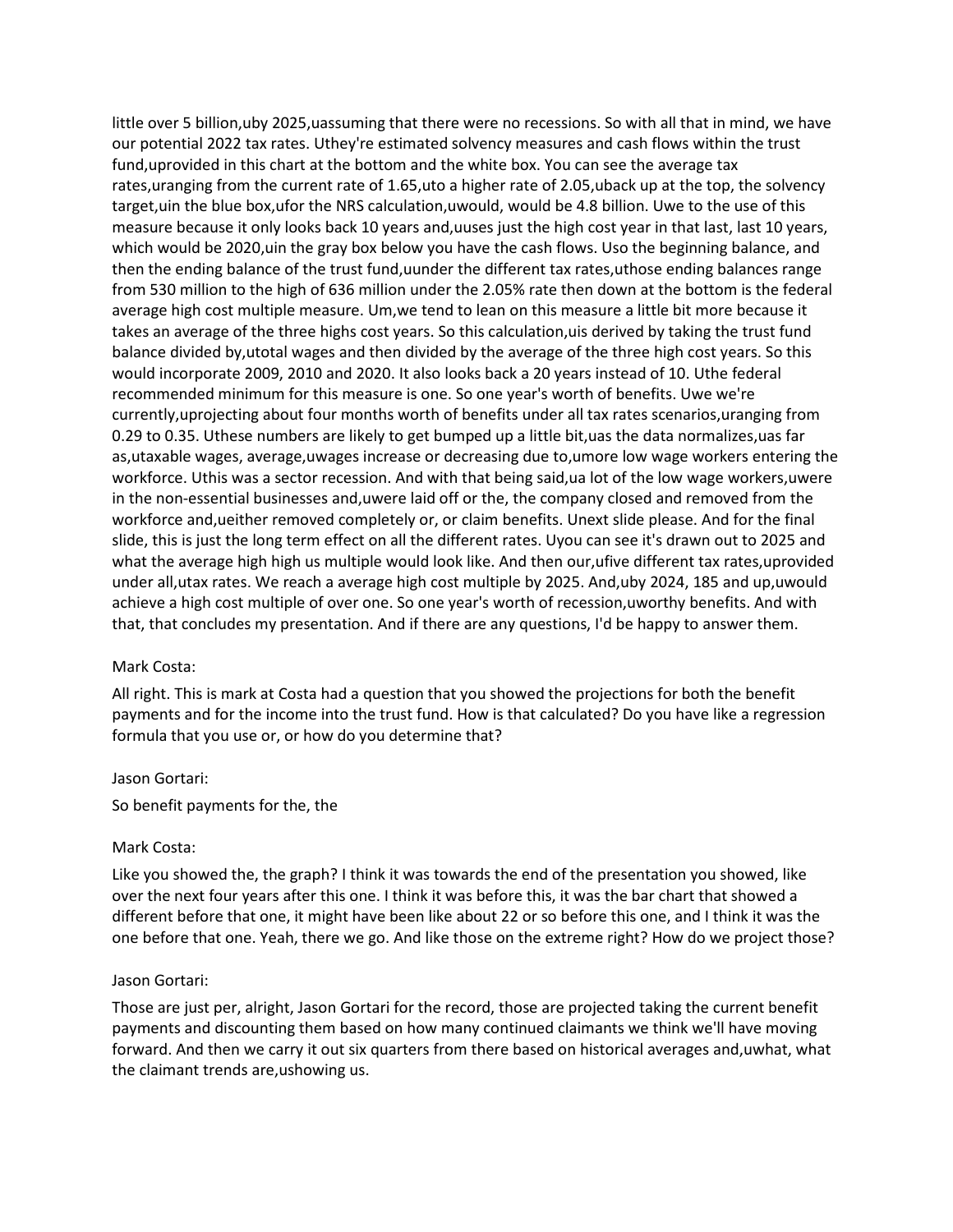## Mark Costa:

Okay. So that's like an analysis looking at the previous data and looking at the trends, you know, if I understand stand correctly, you know, if you, how it looks like they may be going up or down for the benefits and the contributions.

Jason Gortari:

That is correct. Okay.

Mark Costa: Okay. Thank you.

# Jeff Frischmann:

Jeff Frischmann. Um,I'd like to ask a couple questions here is you had mentioned that there was 332 million borrowed at this point. Is that, did I understand that correctly?

Jason Gortari:

Yeah.

Jeff Frischmann:

Yes. Okay. And please identify yourself for the record

Jason Gortari:

For the Jason Gortari. Yes, that is correct.

Jeff Frischmann:

Okay. Thank you, Jason. And there was an influx of money from the American rescue funds of 228 million that as I understand, was used to offset part that borrowing, is that correct?

#### Jason Gortari:

For the record, Jason Gortari you received 330, 2 million from the American rescue funds and all that money was put in the trust fund to put a set up positive balance moving into 2022 and to cover our ends through the out, hopefully cover our ends through the end of the year.

Jeff Frischmann:

Okay. So essentially the borrowing was paid by those federal funds

#### Jason Gortari:

For the record. Jason Gortari all the borrowing was paid by the federal funds.

# Jeff Frischmann:

This is different from the last recession where the borrowing occurred and that money was bonded and the state, or the employer community had to pay back that, that money that was borrowed. So this is so it's very different from the last session that the employers are not on the hook this time for those funds. Is that correct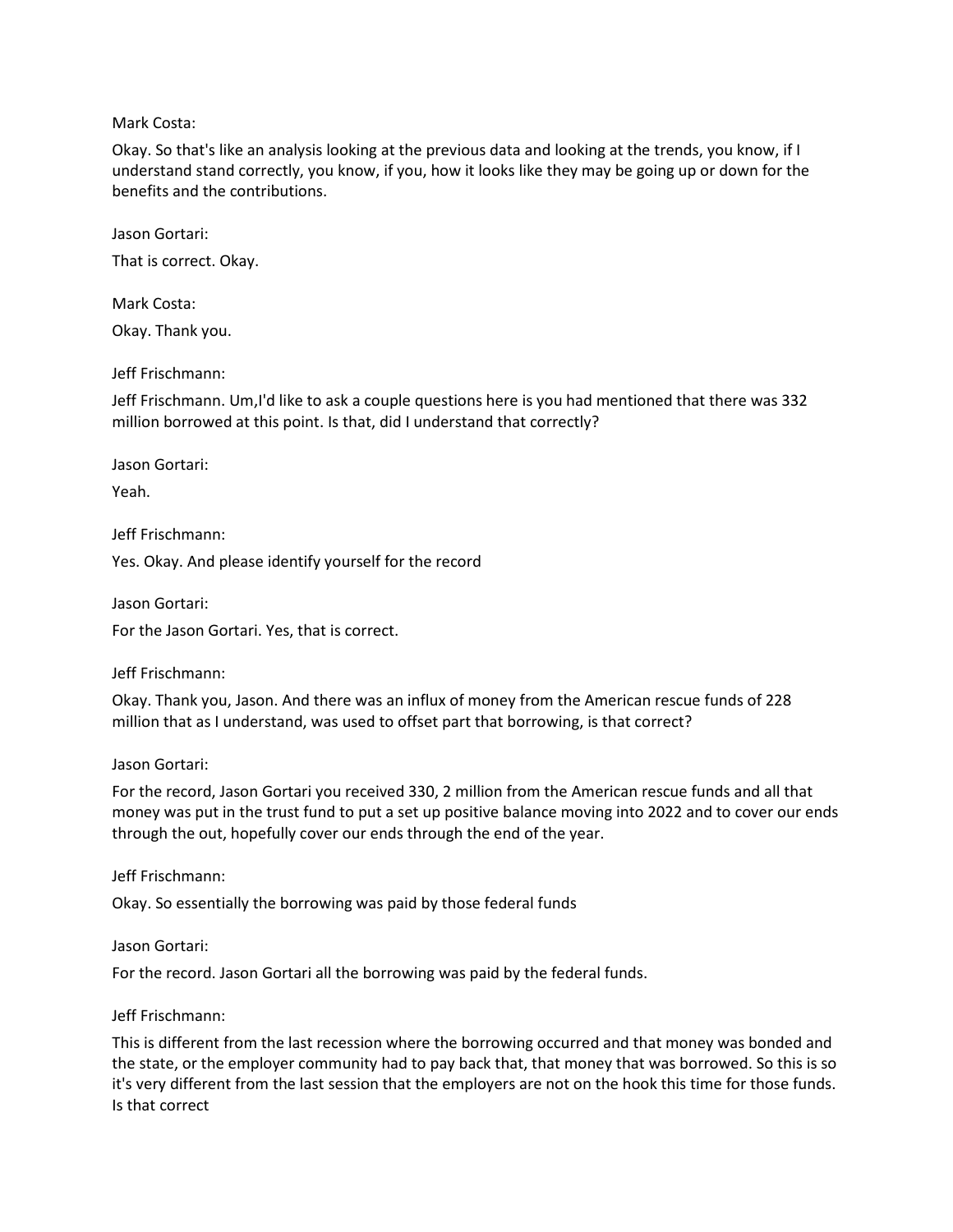## Jason Gortari:

For the record, Jason Gortari. That is correct

## Jeff Frischmann:

Correct. Okay. Just so I'm understanding this, and if I'm understanding it correctly, what you presented here was that the rate was at one point in the percent along with a bond payment that the employers paid after the last recession, is that correct?

## Jason Gortari:

For the record, Jason Gortari yep. That's correct.

# Jeff Frischmann:

Okay. Thank you. Just so that I'm very clear on what it looked like last recession versus this session and what burden were placed on the employers. And it seems that the burden that was placed was much higher after the last recession than what's being proposed here between the 2.2, I believe was a high 2.0 to whatever. And the 1.65 is that accurate? Am I understanding that correctly? Yeah. And this is David Schmidt for the record and I, I just to, to help answer your question, one of the, the, the tables that Mr. Gortari provided shows, if you look at the historical solvency review table, which what page on that page?

# David Frischmann:

Page 17. Okay. So if you look at page 17 in the white box at the bottom of the chart you can see the the total impact of all of the rates that employers were paying. Thank you. This is toward the tail end of the recovery. However, the, the broad policy that was in place while those bond assessments were in place was to add or to keep the overall rates stable at that roughly two point at six, 2%. And so from 2013 or 2014, when we first started paying for those bonds until they were repaid in 2017, the total rate that employers were facing between the bond and the UI rate was about 2.6% overall.

# Jeff Frischmann:

Okay. Th thank you very much. Mr. Schmidt, I, that was probably explained, and it went a little over my head at the moment when that was being explained, but this outlines it very clearly. So thank you very much Other questions from the council members, please. Okay. With that, I think we can move to the final presentation from Ms. Wiley from UI contributions, please.

#### Jo Anne Wiley:

Good morning, Mr. Chairman members of the council. My name is Joanne Wiley, and I serve as the deputy tax chief for the contributions for the security division. This meeting and regulation workshop is being held for the council members to receive that information so they can recommend a tax rate schedule to the administrator for the tax rate for calendar year 2022. The administrator sets the tax rate each year by adopting a regulation per NRS, 612.550. In addition, pursuant to 612.310 is the role of the employment security council to recommend to the ESD administrator, a change in the contribution rate, whenever it becomes necessary to protect the solvency of the UI trust fund. Number three. This slide outline outlines the meeting schedule for setting the 2022 tax rate. After today's today's meeting, the small business workshop is scheduled for up to over 22nd. And the public hearing to adopt the regulation is scheduled for December 8th, 2021, turning to slide four is a little bit of history. Employers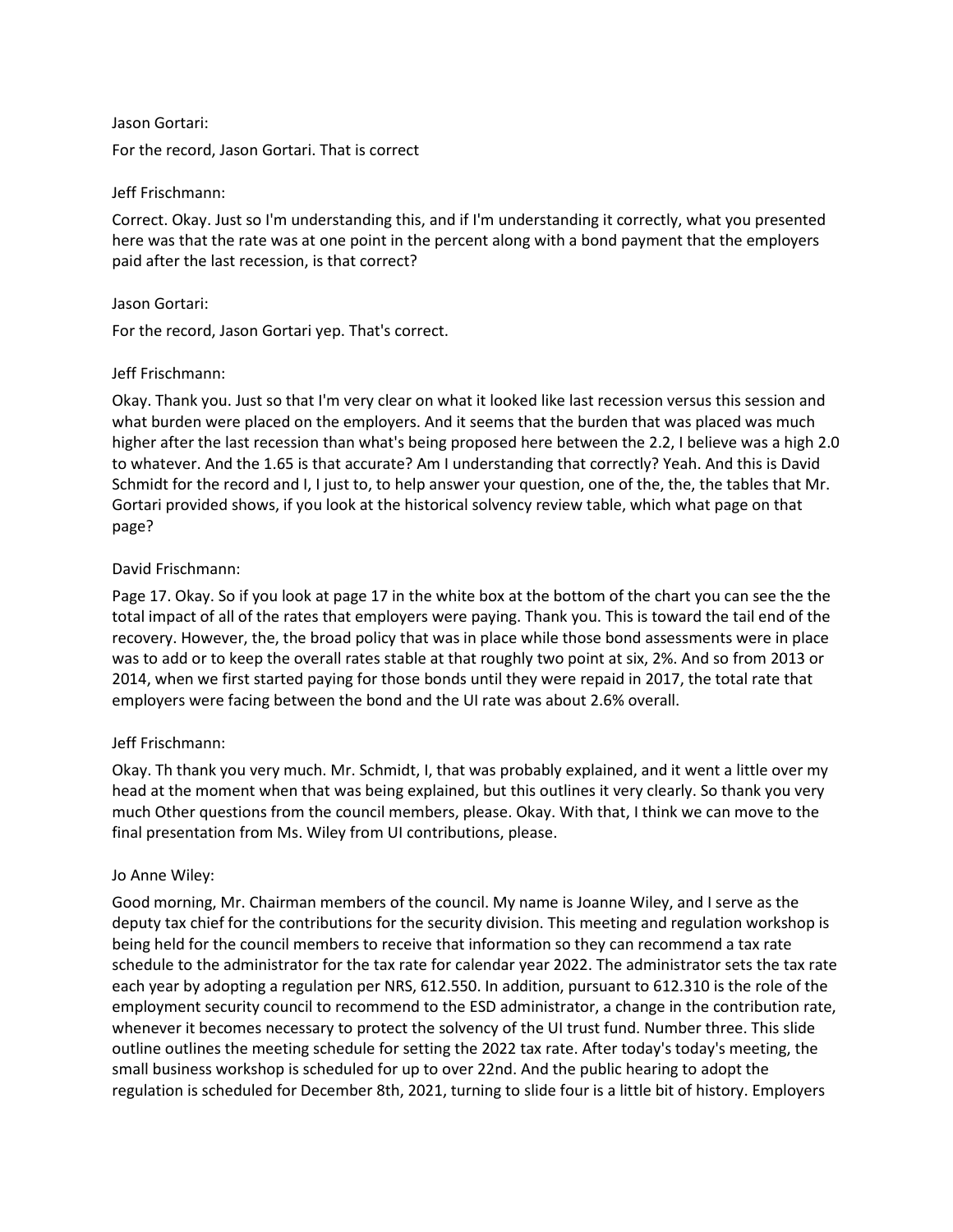are required to pay a federal unemployment tax or a FUTA of 6% on the first \$7,000 of an employee's wages, unless the employer pays payroll taxes under estate program, such as ours, which reduces their federal tax to 0.6%. The 5.4 reduction in the tax rate lowers the amount due for the federal payroll taxes per employee from \$420 down to \$42 per person. The UI contribution section validates those federal tax payments with the IRS through yearly certification reports, the IRS for all employers, the state unemployment tax or SUTA collected from Nevada employers is deposited into the UI trust fund. Monies from the trust fund are used to pay unemployment benefits to qualified workers. PSDA is paid by employers and cannot be deducted from an employer's wages for NRS 612.700 SUTA rates vary. According to an employer's experience with unemployment, the more you have unemployment payments charged to you, the higher your rate tends to be at the core of the unemployment insurance tax program is a rating system known as experience rating to be in conformity with federal law. All states are required to have some method of experience rating that has been approved by the us secretary of labor. The Nevada rating system has two constants. The rate for all new employers is 2.9% of their taxable wages. And number two, the annual taxable wage base or the taxable limit is an annual figure calculated by the research and analysis division and is defined by NRS 612.506 and becomes 62 and two thirds percent of the average annual wages to all Nevada workers for the prior year. An employer pays unemployment insurance taxes on an individual's individual employees wages up to that tax limit during a calendar year on slide seven, the UI taxable wage limit in 2021 has been \$33,400 effective January 1st, 2022. The taxable wage limit will be increasing to \$36,600. Employee employers pay at the new employer rate of 2.95% for approximately three and a half to four years because they need three calendar years of wages to be eligible for an experienced rate rating once eligible for the experience rating, the employer's rate can range from a low of 0.2, 5% to the maximum 5.4%. And that will depend on the individual employers previous experience with unemployment. There are 18 different tax rate classifications as outlined in 6 12, 5 50, and the a annual tax rate schedule adopted through the regulatory process applies only to experience rated employers. The standard rate established by federal law is 5.4% rates lower than 5.4 are assigned under the experience rating system. And the intent of an experience rating system is to assign those individual tax rates based on the employer's potential risk to the trust fund employers with higher employer turnover are at a greater risk to the fund and would pay higher rates than those with a lower employee turnover. Okay. On slide seven in 2021 experience rated employers annual cost for employee for unemployment insurance ranged from a high \$1,803 and 60 cents. That's at the 5.4 rate to a low of \$83 and 50 cents per employee. At the 0.25 rate in calendar 2022, the maximum annual cost per employer will increase slightly to from a, from a high of \$1,976 at the 5.4 rate to the low of 91 point 50 cents per employee due to the, at the 0.25 rate, this is due to the increase in the average annual wages and the average annual taxable wage limit. That's, what's gonna cause that increase on slide eight to measure an employees, employers experience with unemployment Nevada, along with the majority of the states uses the reserve ratio experience rating system. Under this system, the division keeps separate records for each employer to calculate their reserve ratio each year in the form they'll used to calculate each employer's reserve ratio. We add all contributions paid for the lifetime of that employer's account with ES D. Then we subtract all benefits paid out for the entire time that that account has been active with ES D. This creates what we call the reserve balance. We take the reserve balance. We divide that number by the average taxable payroll for the last three years. That's why we have that three years for being a new employer at 2.95, until you have three completed calendar years, we can't calculate the experience rating for you. This calculation establishes the total reserve ratio. And by this method we place large and small employers own equal footing. We don't have to look at industry types. We don't have to look at big casinos and little casinos. Everybody's on an equal footing. For example, if an employer paid \$60,000 in contributions and had \$20,000 in benefit charges and their average taxable payroll of \$400,000, they would have a reserve ratio of a positive 10% cause you would subtract the 20,000 from the 40,000 and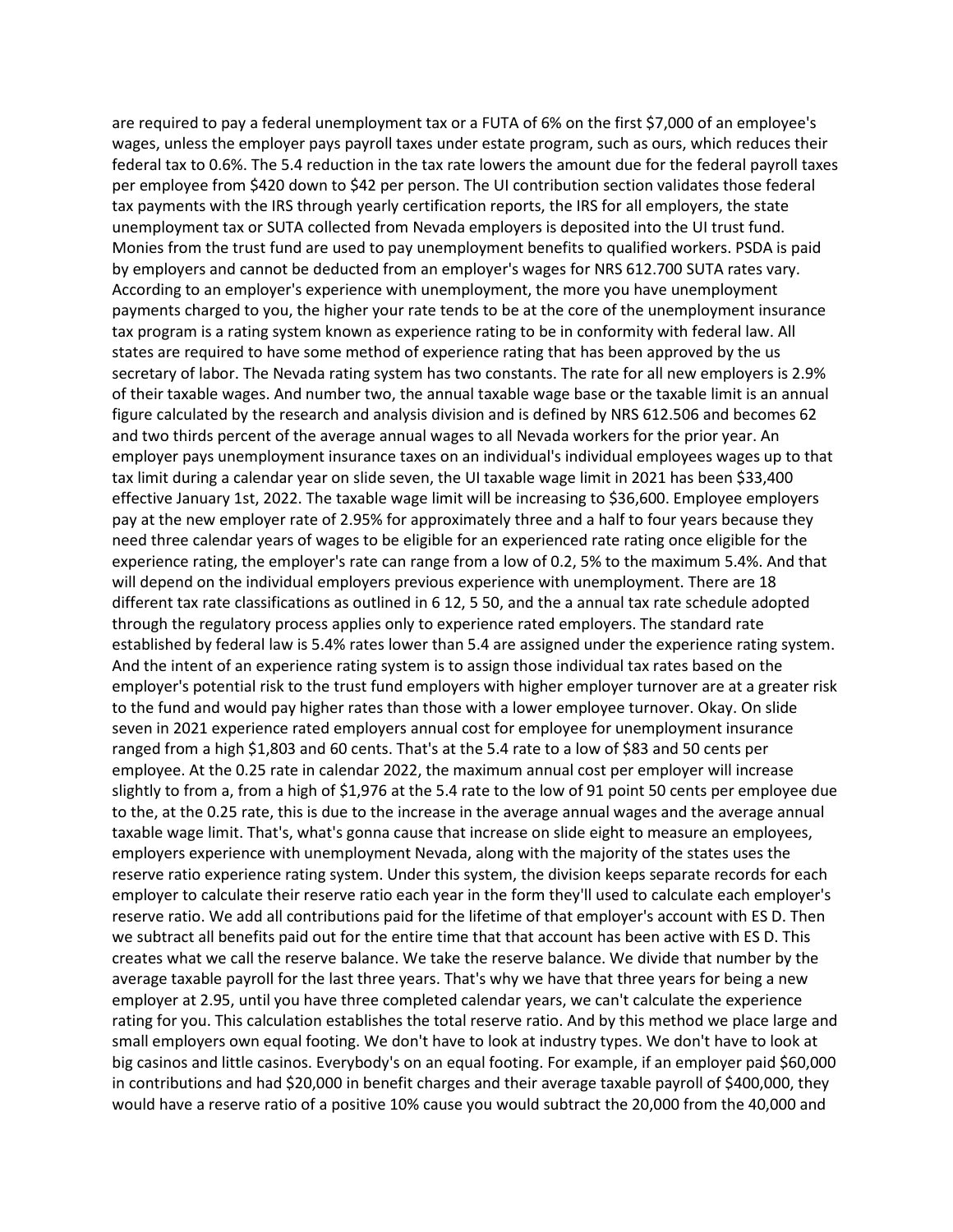divide by 400,000. The higher the reserve ratio, the lower the tax rate will be for an employer. If an employer has received more benefit charges than they have paid in taxes, the employer's reserve ratio will be negative and the employer will generally have a higher tax rate slide nine each employer's reserve ratio is applied to an annual tax rate schedule to determine which rate classification will apply for the calendar year before setting the annual tax rate schedule for the next calendar year NRS 612.550 requires the administrator to determine the solvency of the trust fund. As of September 30th, projections are then developed for the next calendar year. Those projections include estimates of the number of active employers, the amount of taxable payroll, the amount of UI benefits that will be paid and an estimated revenue that the trust fund will need to meet those benefit payouts and maintain solvency. Using the employer reserve ratio, several possible schedules are produced with a variety of average tax rates and revenue projection. Now let's look at the 2022 estimated tax rate schedules handout. That would be this what we in contributions call a blue book in the estimated tax rate schedule handout that we have provided the council. There are three tax rates to consider this information along with any public comment will assist you in given the administrator a recommendation for the 2022 average tax rate, the detailed tax rate schedules display the 18 classes of tax rates range of reserve ratios assigned to each rate, the estimated number and percentage of employers in each tax category. The estimated taxable wages with percentages and the projected total revenue for the trust fund, turning to slide 10 of this presentation. As an example, we will look at the average rate of 1.65%, which is the existing tax rate in this schedule, as well as others in your handout. The 18 tax rates displayed down the fourth column of the chart. These are the 18 classifications in statute, and they do not change these rate classes range from 0.25 to 5.4%. Furthermore, the statute requires the administrator to design a range of reserve ratios to be assigned to each tax classification for the year. And the increment between those reserve ratios must be consistent in this tax rate scheduled for 1.65, the reserve ratios range from a positive 15.95 to a negative 9.65 with increments of 1.6, between each reserve ratio. In this example, if an employer's reserve ratio is a positive 15.95 or better, the employer receives the lowest rate of 0.25% an employer with a reserve ratio of less than negative 9.65 would receive the highest rate of 5.4%. And the rest of the employers would fall somewhere in between. If you notice in this rate schedule, approximately 10.7, 7% of eligible employers are in that lowest tax rate. And only 2.63% of the eligible employers are in the highest tax rate of 5.4. As you review various schedules, you'll see that the number of employers shift in each of the estimated tax rate schedules out of our 88,839 employers scheduled to receive a tax rate. There are 54,368 employers eligible to receive an experience rating, which we estimate under the first schedule would generate 502 million in revenue into the trust fund. In addition, another 59 million would come from the new employers at that 2.95 rate that are not eligible for an experience rating. So you have a total of 561 million attributed with that average rate of 1.65, going into the trust fund on slide 11, that's where we're at this rate scheduled to displays the details for the average rate of 1.85 to achieve this average rate, the range of reserve ratios is now a positive 17 point 10 to a negative 8.5. The estimated total revenue increases to 628.7 million. And the number of employers on each rate classification shifts with 8.6, one of the eligible employers. Now in that lowest 0.25 rate, and now we jump to 2.77 of eligible employers being in the highest rate of 5.4 on slide 12, we have the rate scheduled, displayed the details for the average rate of 2.05 to achieve this average rate. The range of reserve ratios now goes from 18.25 for positive to a negative 7.35. The estimated total revenue increases to 696.9 million. And the number of employers on each rate classification. Once again, shifts with 7.3% of eligible employers in the lowest rate and 2.89% of the employers in the highest rate on the next slide. This displays a summary for the average rates of 1.65 1.85 and 2.05. So you can compare them side by side. The summary shows the range of reserve ratio shows, increments, average tax rate, estimated red and the distribution of the eligible employers in each rate class. As a note, you'll also see on each rate schedule that we have that additional 0.05 tax for the career enhancement program, which is a separate straight state training tax set by state statute 6 12 2 6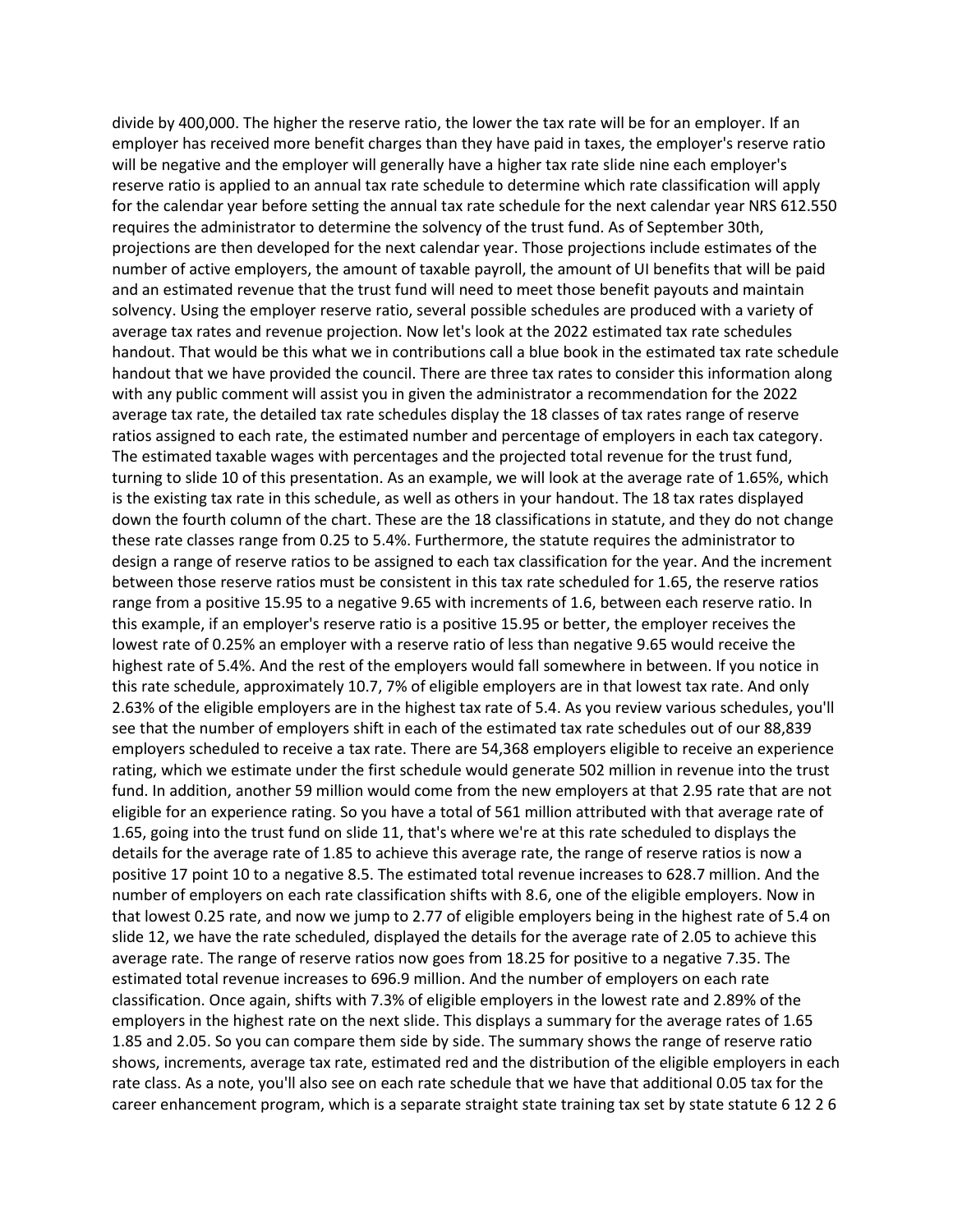0 6. The last slide for the record one phone call from an employer was received by contribution section voicing their concern about not having the average annual rate increase. Thank you, Mr. Chairman, thank you members of the council. This concludes my presentation.

# Jeff Frischmann:

Thank you, Ms. Wiley, any questions for Ms. Wiley? I don't see any of the council members with questions. I do have a question if Ms. Wiley, could you please explain to us I know that during the past year and during the last recession that there was a relief of charges provided to employers during that time to help give them some relief. Can you explain how that worked? What happened and what was the result for the employers and what kind of relief did they see from their tax rates over the past year that was designed to help that I believe was designed to help them during this difficult period.

## Jo Anne Wiley:

The relief of charges will lower their rates somewhat because as long as they're paying in and they have a zero coming out that will increase their reserve balance. If you had 40,000, you paid in and zero paid out, you have a reserve balance of 40,000. If you have 40,000 in and you paid the 20 out 20% out, like in the example, there you have only a, you know, your, your reserve balance is now 20%, but since we use all your weight, all your benefits and all your contribution charges from the life of your hit of your, if you you've been in business since 1999, we added all the way back. So offsetting and not charging for maybe six quarters mm-hmm <affirmative> might not have as much impact on a long standing business. It'll have a little more impact on somebody that's only been in business maybe three years, that's just coming up for their very first rating E experience rating. It will like I said, it will give them a slightly better rate. It may or may not. It may not move them out of their tax rate. It depends upon your overall cause it's not just, we don't count just the last two years, we count entire lifetime so that it all would average out. You have your good years and your bad years, we're trying to get it to a level playing field for you.

# Jeff Frischmann:

But overall, there was some relief for that was realized by employers, right?

#### Jo Anne Wiley:

It had more of an impact. I believe on, we don't have very many reimbursable employers. They're not in the tax rating system. And they were the ones who had the relief. They did not have the payback, the benefits paid out, right? So they were the, there was only like 400 of those employers, but that's your school districts. Then it gave a relief to them as far as helping them have a budget that they could live with.

# Jeffrey Frischmann:

Thank, thank you for that information, Ms. Wiley and thank you for those presentations as every year that decade I've been going to these meetings, they're always very informative, very thorough, and thank all of you for very, very good presentations. From here, the next agenda item is the discussion and adoption of a recommended unemployment insurance tax rate schedule for calendar year 2022. So that will be discussion among the council members. So I'd like to open, open that up to all the members to share their thoughts or recommendations, make a motion discussion you'd like to have regarding the

#### Jeff Frischmann:

Won't make everybody jump in all at once, but this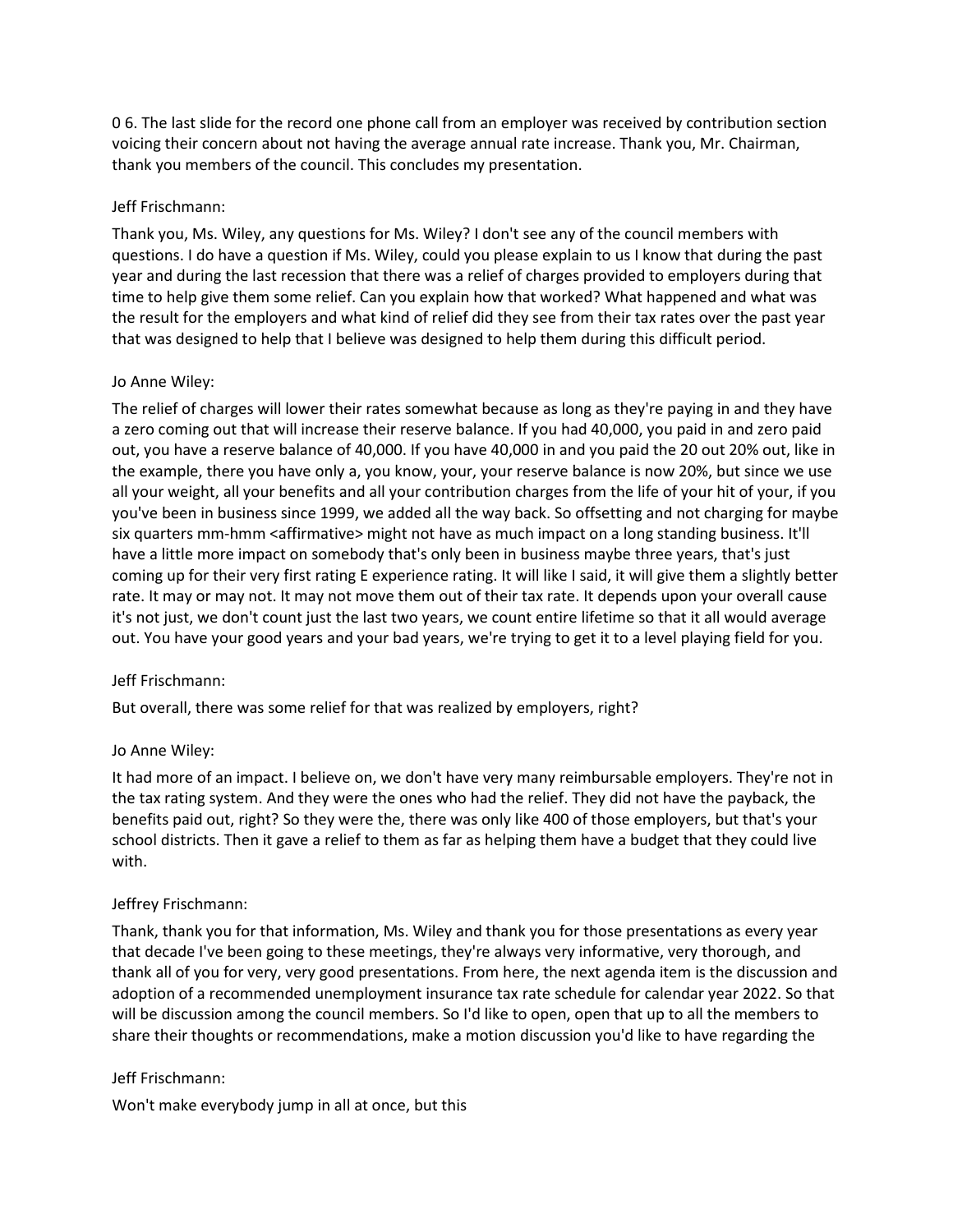## Mark Costa:

This is Costa have an idea of, I understand the rate. Now, if I understand correctly is 1.65 but it's AHCM for that to reach up to. And what I understand is the recommended ratio of 1.0, it would, at that rate, it would take with no recession about three years in order to go ahead and do that. And I understand that the pointed out in our discussion that the total burden on the employers coming outta the last recession, because including the bond repayment was about 2.6. So I'm wondering, you know, throwing out the idea of if we should raise the rate to the minimum range that was talked about to like 2.0, to go ahead and, and get to that AHCM rate of 1.0 quicker, which is the recommended amount. And it's still less than what they experienced after the last recession. Not trying to go ahead and overburden the employers, but it seems like we want to go ahead and rebuild the trust fund more quickly.

## Jeff Frischmann:

Thank you, Mr. Costa any other comments from council members

## Speaker 7:

Daniel Costella for the record. Is there a recommended number that DETR's looking for as far as the,ucontribution that would, you know, kind of preventative maintenance type thing like we've done in the past to, you know, ease that burden like last time, you know,uwe had such a,uextraordinary, you know, the \$2 billion was a lot that really helped us through this time. So I was wondering, is that, is this the, the aim now, is this something we wanna try and repeat or get close to? Is there a recommend recommended number? Thank you.

# Jeff Frischmann:

Not to speak for DET I'll allow Ms. Parven to jump in if I'm incorrect, but I think that that's why they're relying on us to make that recommendation. I don't think that they're recommending anything in particular. Mr. Schmidt, did you have something to add on that?

# David Schmidt:

Uh yeah, this, this is David Schmid for the record, just for, for a little bit of additional perspective there the, the chair is, is correct or, or longstanding position is, is that it's the employment security council who ultimately makes the recommendation for some additional context in this last legislative session, there was a proposal to put forward a formula to determine a, a recommended rate that would be taken. This proposal was ultimately not approved by the legislature. It was removed from the bill. If the formula that was proposed were followed it takes a number of things like your, your solvency level any bonds that you have out standing and other factors into consideration to calculate what, what a recommended rate might be. Uh but ultimately that, that proposal also limited the, the maximum potential change in any single year to up or down by a 10% total to help maintain overall stability for employers. Because as that was a, a key goal articulated following the, the great recession was not seeing very dramatic changes. Like we saw in the last recession where we went from a rate of 1.3 to 2.0, to 2.25 over the course of just a couple of beers, which is a very significant increase for employers. So if you were to follow of that, that structure the recommended rate would come out at increasing by 10%, because there's obviously a long way to go to resource solvency in the trust fund which would be to something in the range of 1.8, 5%. And just because I, I feel like I may or may not have identified myself for the record David Schmidt.

#### Jeff Frischmann: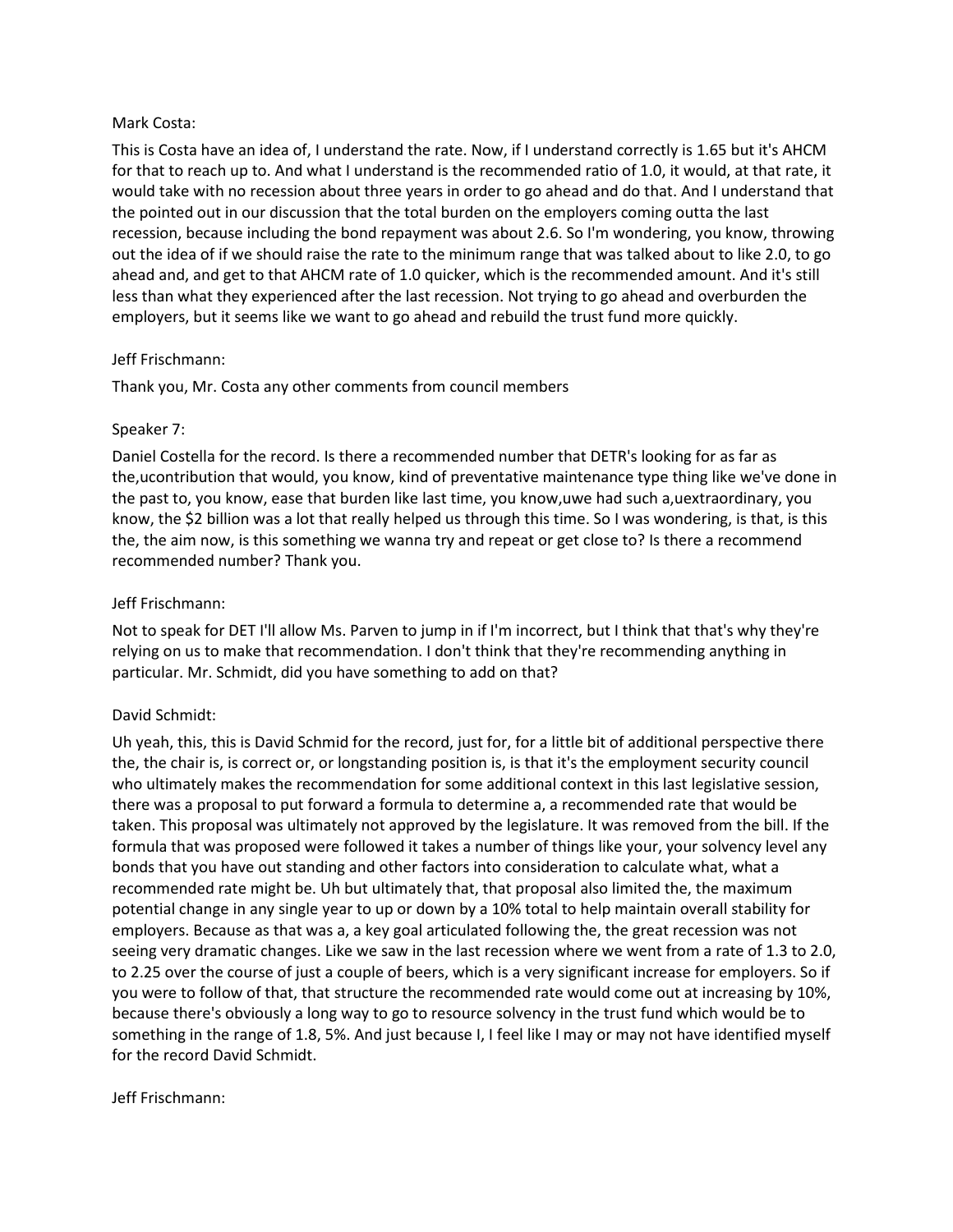Uthank you, Mr. Schmidt, any other comment from deed to respond to the council? Ucouncil members question.

## Lynda Parven:

Thank you. No, Dave's comments were sufficient. Thank you very much.

## Jeff Frischmann:

Okay. Thank you. Any other comments from the council members please? I would tend to lean and agree with Mr. Costa there that coming out of this recession, the trust fund is in very sad shape. We had to bar there were a lot of things that were different from this recession versus last recession. And I think that through the monies that were provided by the federal government the American rescue fund, which weren't available last time, that was a big benefit for employers and really helped employers this time. I think on top of that, the charging relief that was done through emergency regulations over the last year offered relief to the employers. I think that there is a responsibility to grow this trust fund and to grow it in a reasonable amount of time to be solvent. And I would tend to agree with Mr. Costa that a 2.0 rate would be a good recommended rate if I understood Mr. Costa's suggestion correctly. Was that correct, Mark?

## Mark Costa:

Mark Costa for the record. Yes, that was correct.

## Jeff Frischmann:

Okay. So I'm gonna offer a motion to raise the rate or to set a rate at 2.0 is there a second to that or any discussion?

#### Tom Susich:

This is Tom Susich. I guess my concern is and maybe we can address this to the economists if we adopt that significant of a raise, which is, is it seems to me fairly significant. Would we be really in affecting the ability of the employers to continue to hire and to increase the number of persons employed by raising the rate to that point?

#### David Schmidt:

This is David Schmidt chief economist for DETR. Obviously every employer is in a, a, a different position a couple of numbers to maybe help inform that consideration. First, if you look at slide 25 of Mr. Gortari's presentation you can see here we don't have 2.0 exactly. We have 1.95 and 2.05%, but you can see the the total cost per employee at a 2.0 rate would be about \$750 give or take for employee at that maximum wage base of \$36,000. That would be higher than the current rate of if I can put backward 6 23 6 23 in 2020 and 5 86 in 2021 because of the changes that we've had in, in average wages in the state. So in each of these schedules, there is an in, or yeah, 6 23 90. And if we had a 1.65 rate so that, that is a, an increase of \$125 per employee. The, the question would be if that hundred \$25 per employee at who earns \$36,000 a year is significant enough to potentially affect hiring. I'd also like to point out slide if I can go back to slide 19 this shows you that, that the, as Mr go said that the, the frequency of different wage rate ranges that we've experienced in the history of the state and definitely the, the largest clump if I can describe it that way is from about 1.5 to about 2.0% as you go above 2.0, it gets more and more infrequent to experience rates that high. But 2.0 is within the highest frequency sorts of rates that we've experienced. Uh in prior years in the history of the program, we were much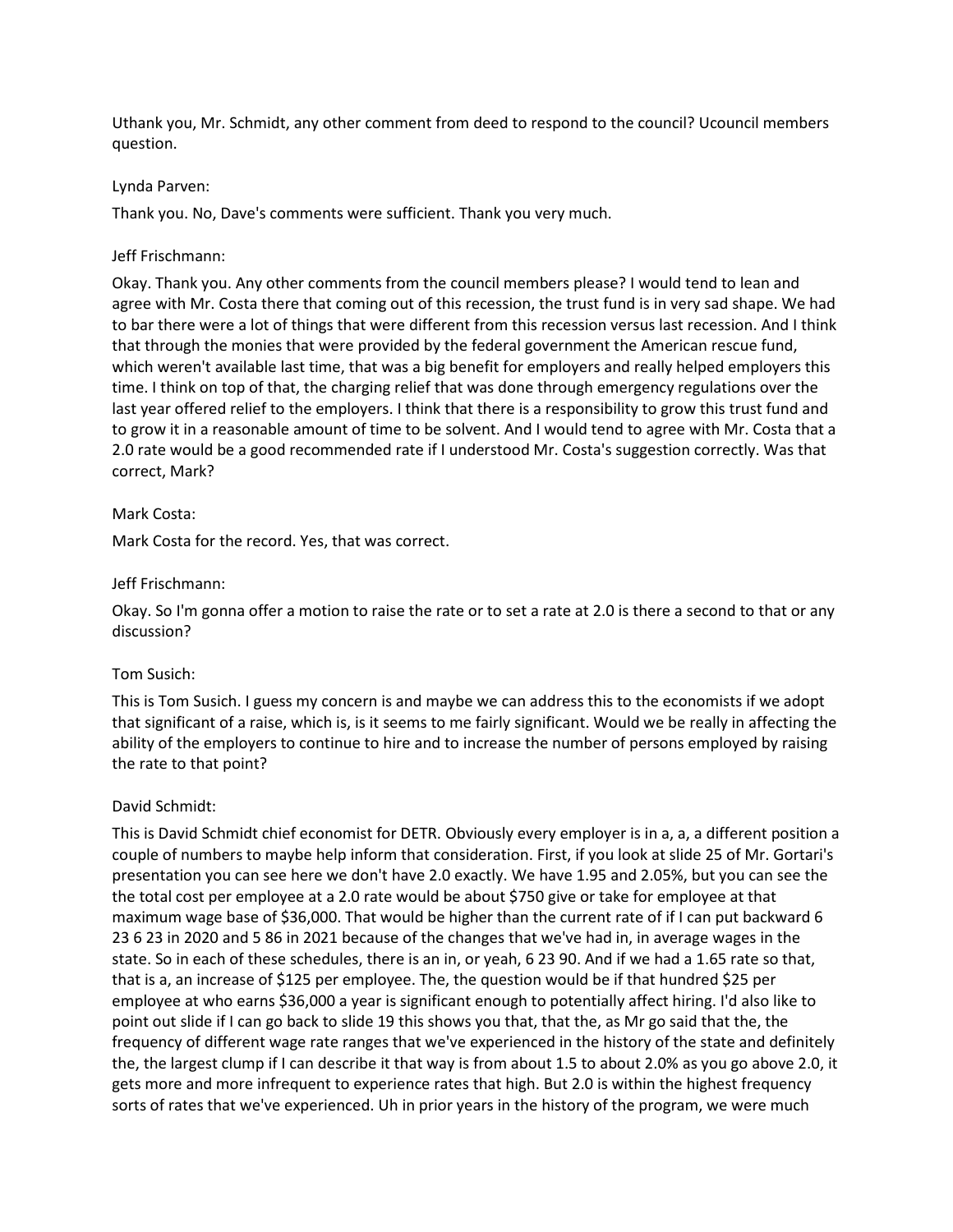lower back in the mid two thousands around 1.3%. We did go up to 2% as a first step in recovering from the great recession before going as high as a total cost of about 2.6% following the recovery from the great recession while we had that wage rate of about 2.6% all in we were actually in a period of significant, rapid employment growth in the state where we had grown out of being the highest unemployment rate in the nation to kind of our normal place during the mid 2000 tens. And so based on that history I would not characterize a 2.2% average rate as one that is out of step with experiencing strong employment growth in the state in and of itself. Obviously the economy is a very complicated place but we have in the past rapidly grown when we had higher rates than that as the total cost to employers. I think it's also worth thinking about the fact that if we wanted to get that 332 million, that we've got from the federal government through employers that amount would represent roughly a 0.8% average tax rate in a single on employers. And thank you for your, your time and opportunity to respond.

## Jeff Frischmann:

Thank you, Mr. Schmidt.

## Tom Susich:

I had another question. I wanna make it or find out if I'm understanding this correctly. We are not required to repay the loan that we received during this period of unemployment.

## Jeff Frischmann:

Mr. Susich, I believe I can handle the question is that we are required to repay the loan. However, we're provided a grant or monies from the fed from the feds, the American rescue act, and the governor chose to, or the legislator actually chose to earmark 200 or 330, roughly 330 million towards this purpose of those funds. So this was approved by the legislature to offset the, those loans with these federal funds, rather than putting the burden on employers. So the legislature and the, and the governor of course, had to sign off on that. And so they supported those measures to give that huge relief to the employers that they wouldn't have to repay it. Does that make sense to you?

# Tom Susich:

Yes. and I'm just wondering, I think Mr. Schmidt said that that would've accounted for about a an increase in the rate of what 0.08 if they had, yeah,

# Jeff Frischmann:

I believe, I believe you're correct. That's just what he indicated it more or less 0.08. I'll let Mr. Schmid speak. If I can jump in the, the number would be 0.8% and, and you can think of it this way. We are bringing in roughly 650 million with a 1.6, 5% rate. And so if you cut that roughly in half, all very rough and loose here, but that's about 320 million, which is about the amount of money that we got through the American rescue plan. And that's where that 0.8 number comes from that would have taken roughly a 50% increase to 2.4 ish percent to bring in that additional 300 million in a single year to repay the loan and also make progress on solve and plus the interest on that loan, or would that increase it even a little bit more David sch for the record that would've increased it even more employers would've faced even higher charges cause had we not gotten the money appropriated we would've hit January 1st, 2022 with loans outstanding, which triggers the increased federal unemployment taxes.

#### Jeff Frischmann: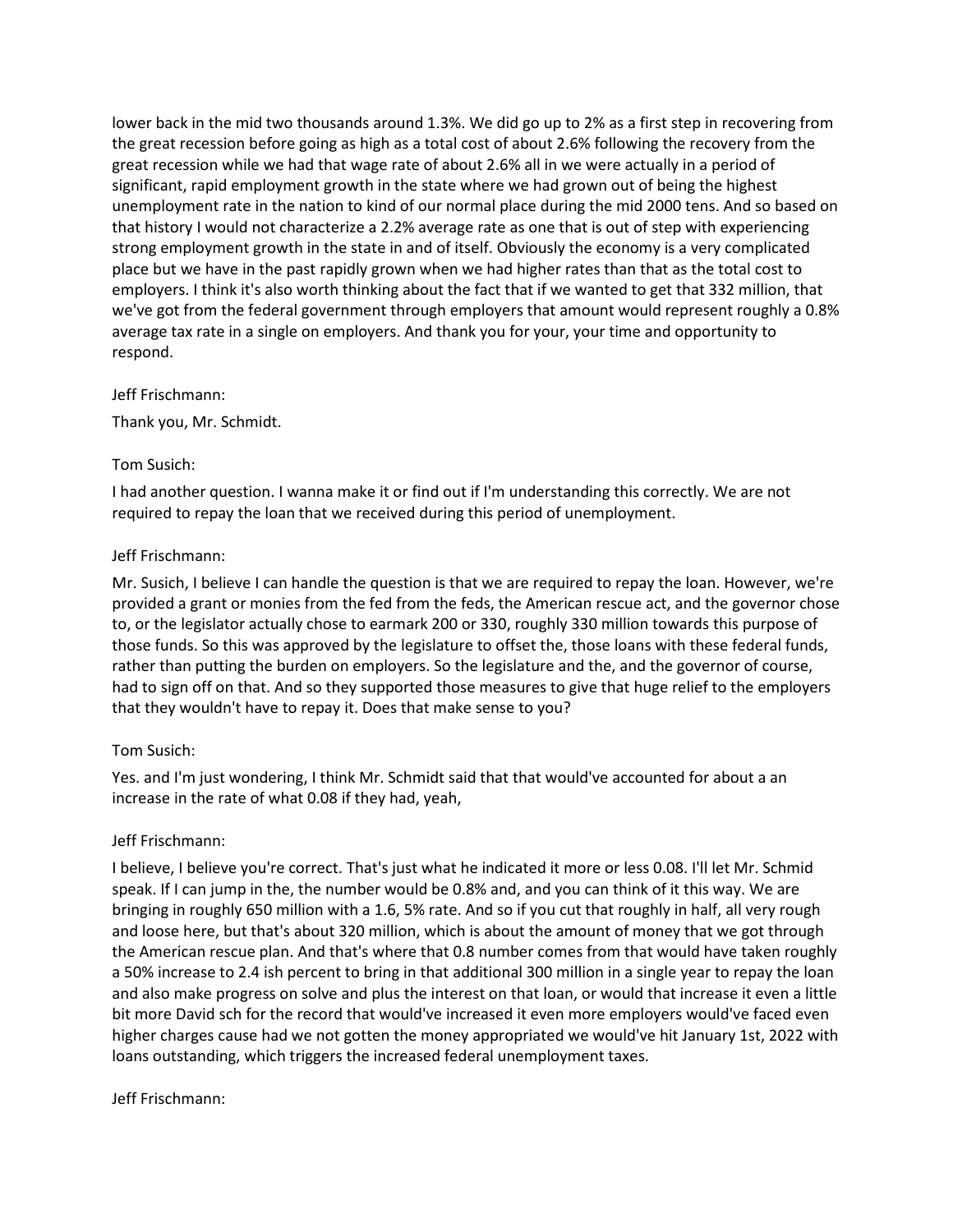We also would've been or employers would've been liable to pay the interest assessment that exists in statute for money because interest began to approve starting September 6th. And because we now have a positive balance, we are able to earn interest instead of paying interest. And so instead of paying, we are now receiving, so we, we improve on both sides of the, the zero number there. So employers benefit from interest flow into the fund and from not having to pay interest and having their federal taxes increased to the tune of a total benefit in 2022 of about 40 million more. Right. So that 0.8 is a very conservative figure because it's not accounting for the interest manipulations. Yes. And again eight 0.8, which it's a big difference in the, the total cost to employers. Oh eight, not so much. Eight is almost a full percent increase that it would've taken to pay. Right. So that's quite a bit. Did that satisfy your question?

# Tom Susich:

Yes. And I just have one other question. If we were to raise the rate to 1.85 or or I guess it's 2.0 how, what would be the difference in reach the solvency level by each of those two rates in time?

# David Schmidt:

David Schmidt for the record. If you turn to slide 26 of Mr. Gortari's presentation you can see the long term impact turn. I think that this helps because the, the change in a sync year is much more minor. The change that you experience as you go through multiple years is where you start to see the separation and outcomes. So for 2022 at the one, the current 1.65 rate we would estimate solvency of zero or solvency multiple of 0.29 at a 2.0 rate. We would expect a solvency multiple of 0.3, four, or about a 5% difference in total solvency. As you go through the, the, the years, you can see that increase. If you look at 2025, you go from 1.37 at the current 1.65 rate to about 1.75. So it's about a 0.4 difference because you're doing that 0.5 year after year, plus you're accruing additional interest on the money that you've saved up on prior years. And so you start to see some separation all of these rates get us back towards solvency. The, the, it's probably also worth noting our solvency requirement both under the NS six, 12 definition, as well as the average high cost, multiple or HCM both of those reflect prior experience. And so they now both incorporate the increased expectation of future benefits based on what we saw in 2020. That requirement, if we looked back a couple years, we were thinking we needed about 1.2 billion in the trust fund for a multiple of one. Now that's about 2.1 billion. And so just the target that we're trying to reach has grown significantly because of what happened in 2020 and the 2.7 billion that we paid out that year and incorporating that information into our formulaic expectations of what we might need in the future. Does that help?

#### Tom Susich:

Uh yes, this is Tom Susich. That's all my questions.

#### Jeff Frischmann:

Thank you. Anybody else with questions please? Or comments?

# Latonya Coleman:

Yes. This is Latonya. What was the impact during the last point that it was above 2%? I'm not sure if I understand what was the impact on, on employers. And I know it's a different scenario but I'm, I'm kind of looking at the fact that we're not out of the situation yet. Um in a lot of there, there's still a lot of pressures on businesses and added expenses due to the pandemic that weren't there before extensive expenses from testing from proper equipment from safety expenses. And so what was the impact when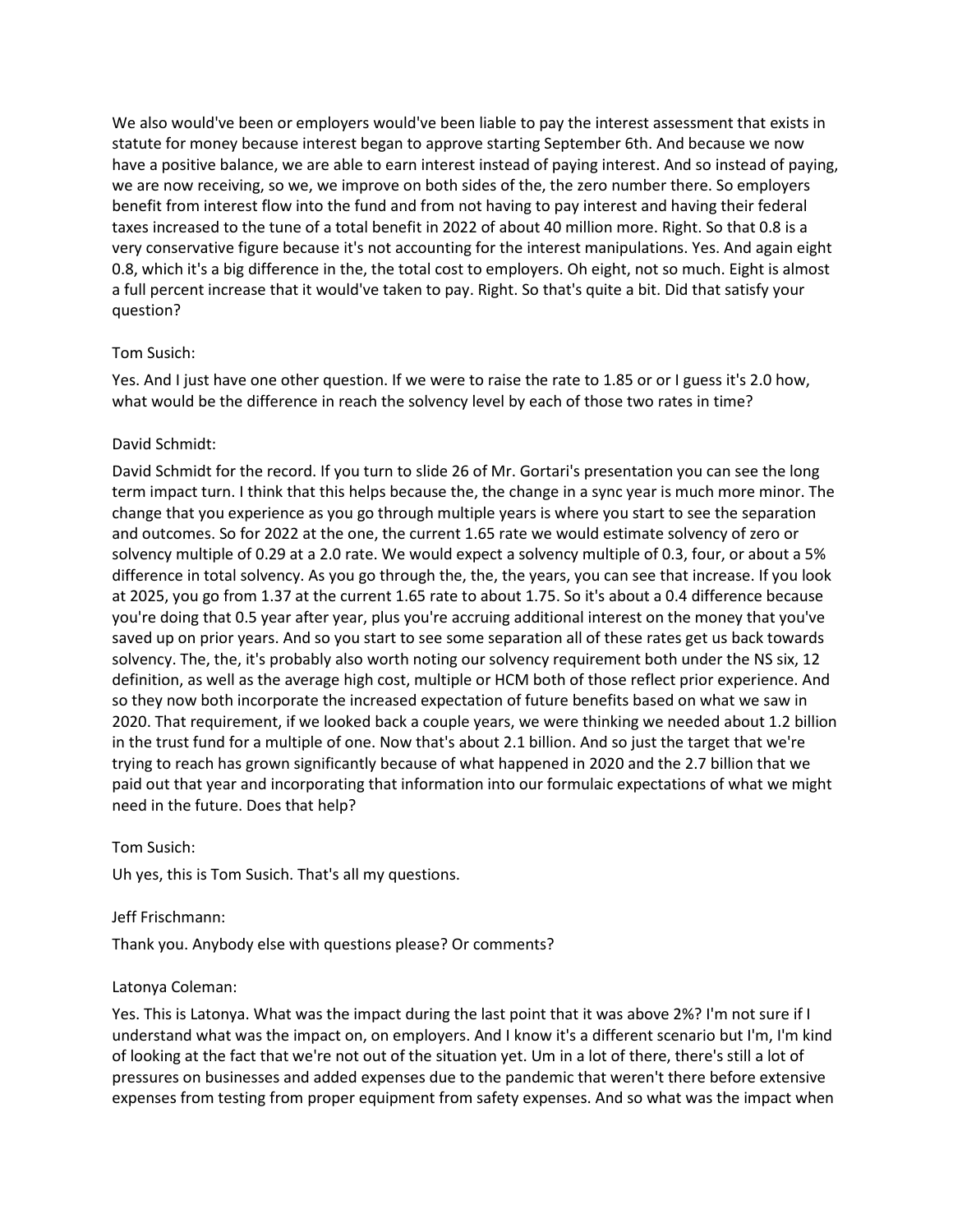it was over 2% the last time? And then my second question is, have we in the past, I know your projections are three years out, but have we in the past considered I stepped ladder approach in raising that rate.

#### David Schmidt:

So David Schmidt again for the record and I, I will apologize because I tend to answer questions at, at some length. So if, if I'm going off onto a little rabbit trail please help help me stay on answering your question. But ha having like the chair been around this program for more than a decade looking back at the great recession when I was sitting at the, the same table back then that, that was a very big question coming out of the great recession is when do we increase the rate and how much do we do it? Because in 2007 when we were setting the rates for 2008 the great recession had not started yet. We were noticing some flat lining and employment, but the plan was keep it at 1.3 in 2009 when making rec or 2008, when recommend making recommendations for 2009, we said, well, we've, we've seen some dipping employment, but it's not too big. And you have to remember, this was about one week or two weeks after Lehman brothers failed, but we met. And so the full crisis was not really on us yet. It was like some things are kind of weird here, but say, we're saying the course because the UI program should be countercyclical. It should draw down in bad times paying out benefits while rebuilding in good times. And it was clear. We are kind of in a bad time right now, the fund is doing what it should say, the course, 1.3%. By the time we got to 2009, and we're talking about rates for 2010, this became a much more crisis sort of situation, 2009. Ultimately we paid out a billion dollars in benefits, which was absolutely unheard of at the time. Obviously 2020 makes liars of us all, but mid 2009, we are seeing significant benefit payments. The, the worst of the recession have no idea what is coming forward. And there, there was some, like on the one hand, we're going through the worst thing ever on the other hand, how can we like what, what, what's the best course for employers who are going through the housing crisis in full crisis mode? And I, I believe it's that time, ultimately the decision was made to not increase that rate, but with the knowledge that it was going to put the trust fund in a, a bad financial position. And ultimately we were looking later at the, the possibility of a \$4 billion shortfall that we continued to decline the way that we going between the trust fund benefit, outlook flows and contributions coming in. We were in a much harder position then as a state in part, because the rate coming into the recession was so low. Uh the state has seen a multiple multiple hundred, hundred million dollar benefit from having the rate slowly brought down as we came through the recovery here, not trying to drop very low to 1% or 1.3%, but instead, slowly stepping back from where we've been in recent years. And so, because our rate was higher coming in, that's one of the things that had a big benefit in not borrowing as much money. We didn't go as deep, not only because we saved up \$2 billion before the recession, but also because we were still bringing in contributions at a pretty steady clip to help offset current benefit payments. And, and now, instead of trying to jump up to 1.6, we're already starting from a 1.6. And so it it's the, the, a question is a little bit easier to consider. That's not to say it's not significant for employers, but that the, the total jump that's being contemplated, isn't nearly so high as it had to be in the past. Uh because that rate's a little bit higher in 2010. And this is, I think, ultimately to the members question there were a number of scenarios presented where we had a, an, an additional funded security council meeting in August of 2010 to say here's a million ways to consider how you might repay the fund. You might jump up to 3% or 3.2. You might do a increase where you plan to increase it by 0.2% each year. You might wait two years. And it, it, it, at that point, the financing question was so fraught that it was like, how in the world do you dig yourself out of this hole? And the answer ultimately was the, the council went up to 2% and then went up to 2.2, 5% in subsequent meetings. And then as the cost of interest and federal unemployment taxes was hitting employers. Uh ultimately the DETR working with a number of other partners was able to issue the bonds to repay the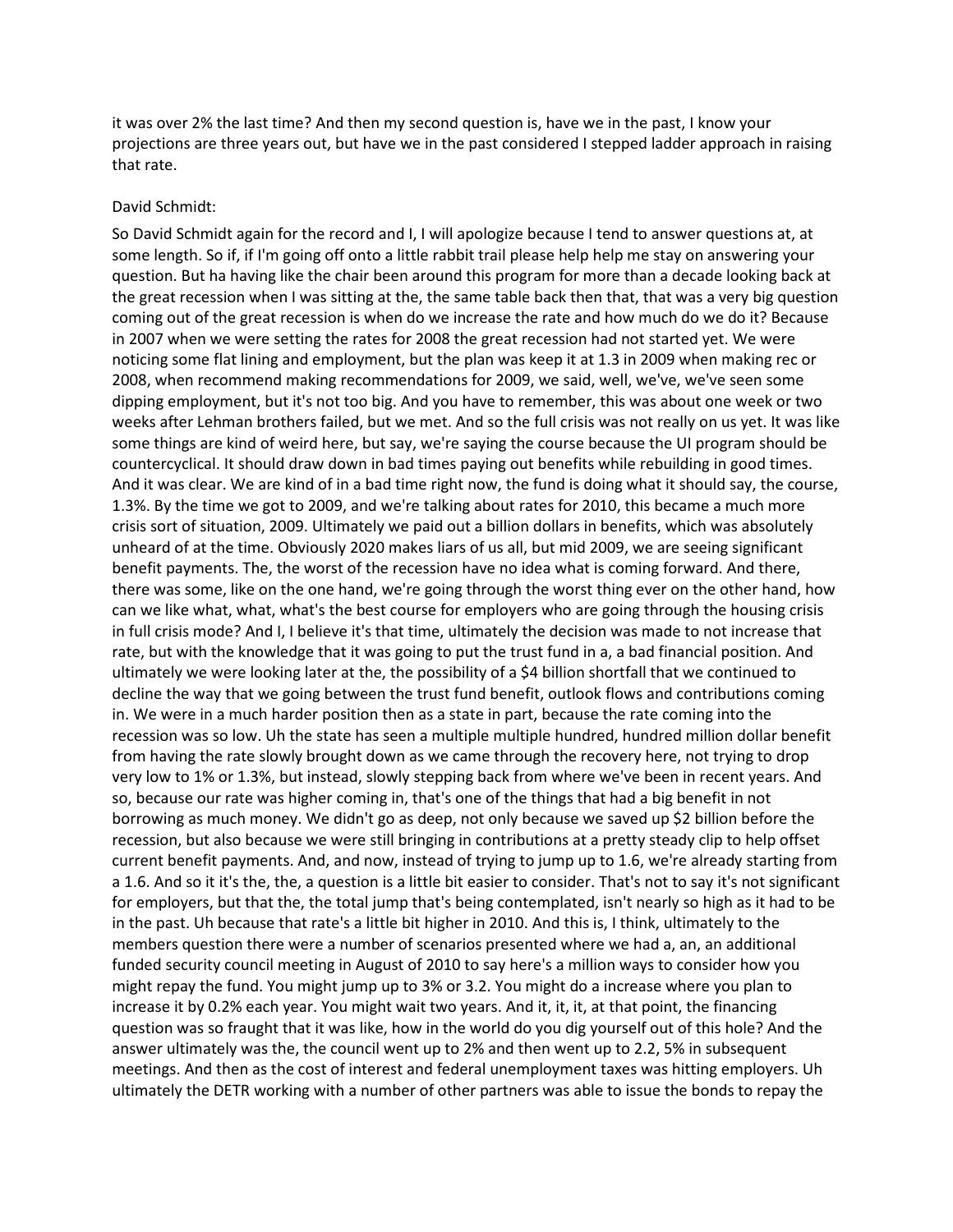loan and get us back into a more stable position. But that didn't happen until the bonds were issued in 2013 rates impacted employers beginning in 2014. And so we were four years out before we really hit that whole peak. But the, the rates on paper weren't the only cost employers were paying because there were the other interest considerations and federal unemployment tax considerations that we're landing on employers, which fortunately the council doesn't necessarily have to try to juggle all of those different rates because of the investment of those American rescue plan funds. Now, the question really is much simpler. It's simply what gets the trust fund back to solvency. And so the council has definitely considered stepped increases in the past but coming out of the, the great recession in 2011 and 2012, there were definitely very significant increases, roughly a 50% increase in the cost that employers were paying from that 1.3 to that 2.2% rate. And really you get to 2.6% after all the interest and other considerations are there. And so the rate roughly doubled over the course of about three to four years for employers.

# Jeff Frischmann:

And Ms. Coleman might also add is that if I'm not mistaken, maybe someone from DETR can answer. This is when we, I talked earlier about the relief of charges while those relief of charges benefited employers during the past year, won't those, their experience ratings over the three year, the next two years, and those relief of charges are going to continue to benefit employers or helping employers over the course of the next two years. Is that yes.

# Jo Anne Wiley:

Jo Anne Wiley for the record. Yes, because it's part of their, they have that total history, right? So you're gonna have a year and a half with zero charging added on, even though they did pay out benefits and not being penalized for that. Exactly. So that it'll have a lasting effect because whatever, we're not gonna come back and say five years from now. Oh, by, by the way, remember when we relieve the charges. No. Now you're gonna pay 'em no, it's, it's a zero and it'll always stay at zero.

# Jeff Frischmann:

Okay. Thank you for that. So I think Ms. Coleman also to your question is that because of that relief of charges that year over the years, that should help employer, that's gonna continue to help employers. And, you know, it's certainly recognized me. They have those extra expenses, but I, you know, I think the, I believe that the program has bent over backwards. I really tried to help employers over the last year and there's comes a time where we have to keep the program solvent too. And those that help is gonna continue along with not having to pay bonds, not having to do a lot of the other things that the legislature and the governor has offered help to employers along the way that those are just my thoughts.

# Latonya Coleman:

Thank you for that. I'd ask that we have that information for employers, and I'm sure you probably already do to, to highlight that the relief, the benefits and how they're not going to need to be concerned about the 2020 impact on their experience years. So I think, think that would benefit bene it would be beneficial for, for employers to understand re regardless of the rate that we select. And I'm, I'm sure you already do that, but your perspective on how employers have been helped will be helpful to be highlighted.

# Jeff Frischmann: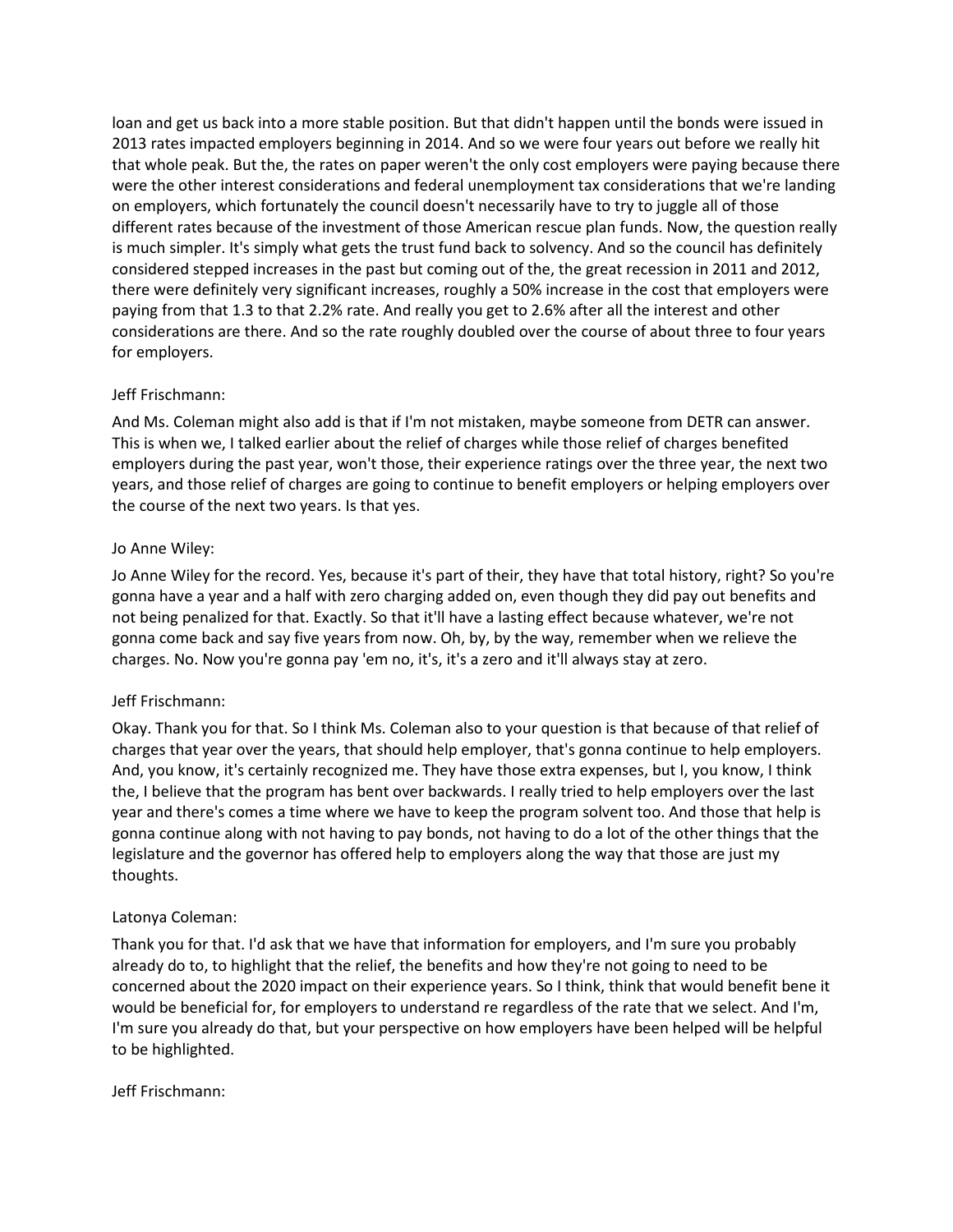No, I appreciate that. And, and to give you a little bit more background, I worked as a consultant for the department after my retirement until June of this year. And during that time, I was doing a lot of the legislative work on behalf of the division. And certainly we did try to communicate that. And maybe the suggestion of Ms. Coleman is maybe needs to continue or it might be, it's a good story to tell. And I, during, during that, you know, you're right. It's a very good story to tell. And I think during that period, there was more concern about why aren't benefits getting paid. And we were going through that period and maybe didn't get our story out as well as we could have at that time.

# Latonya Coleman:

And people may not recall that the rate was 2.5, 2.6. And so to buffer that with understanding because it, it looks like a large percentage increase. And so we would just need to help them understand how it's offset by in, in benefits to them.

# Peter Guzman:

Yeah. And I would say if I may, Peter Guzman a lot of those people won't remember because a lot of those people aren't in business anymore. Yes. That's the reality of life. And so my concern is I, I guess I have a question and I might have missed this, but do we have to go to a certain number immediately? Or is, is, is there a scale that could be available? Could we do this in, in, in a scale form

# Jeff Frischmann:

The, we can go, our recommendation can be any number. However, as far as a scale, we will be reconvening approximately a year from now in order to make a new recommendation. I don't know that we can set, or it would be appropriate to set what we're going to do next year before we meet next year and understand what the situation is, what the economic outlook is, what the economic climate is next year. So I, and to do a scale, I don't know that it's even feasible for contribution to change the rate during the next year. I, I, I don't think lawfully, we could do by, by, by statute, by statute, we wouldn't be able to do

# Peter Guzman:

It. I imagine that's what I was asking. Was it by statute that we can't do any,

# Troy Jordan:

Troy Jordan senior legal counsel, the employment security division. It is by statute. Everything is the administrator actually sets the rate based on the recommendation of the council. And that regulation goes for one year. So you'll be able to reconvene next year and change anything done at this meeting, regardless of what you do, but the, the scaled approaches you were talking, you could recommend a scaled approach. She would pick a rate that would only last a year, and then you would likely reconvene again. One of the only reasons that there was no employment security council meeting last year was the administrator had decided she was not touching the rate no matter what, based on the uncertainty. So there was no reason under the statute for the council to convene. That's the first time in a long time that that's happened. It probably won't happen again in our lifetime. Well, as he said, 20, 20 minute liar outta, maybe I'll be made a liar from now.

Mark Costa: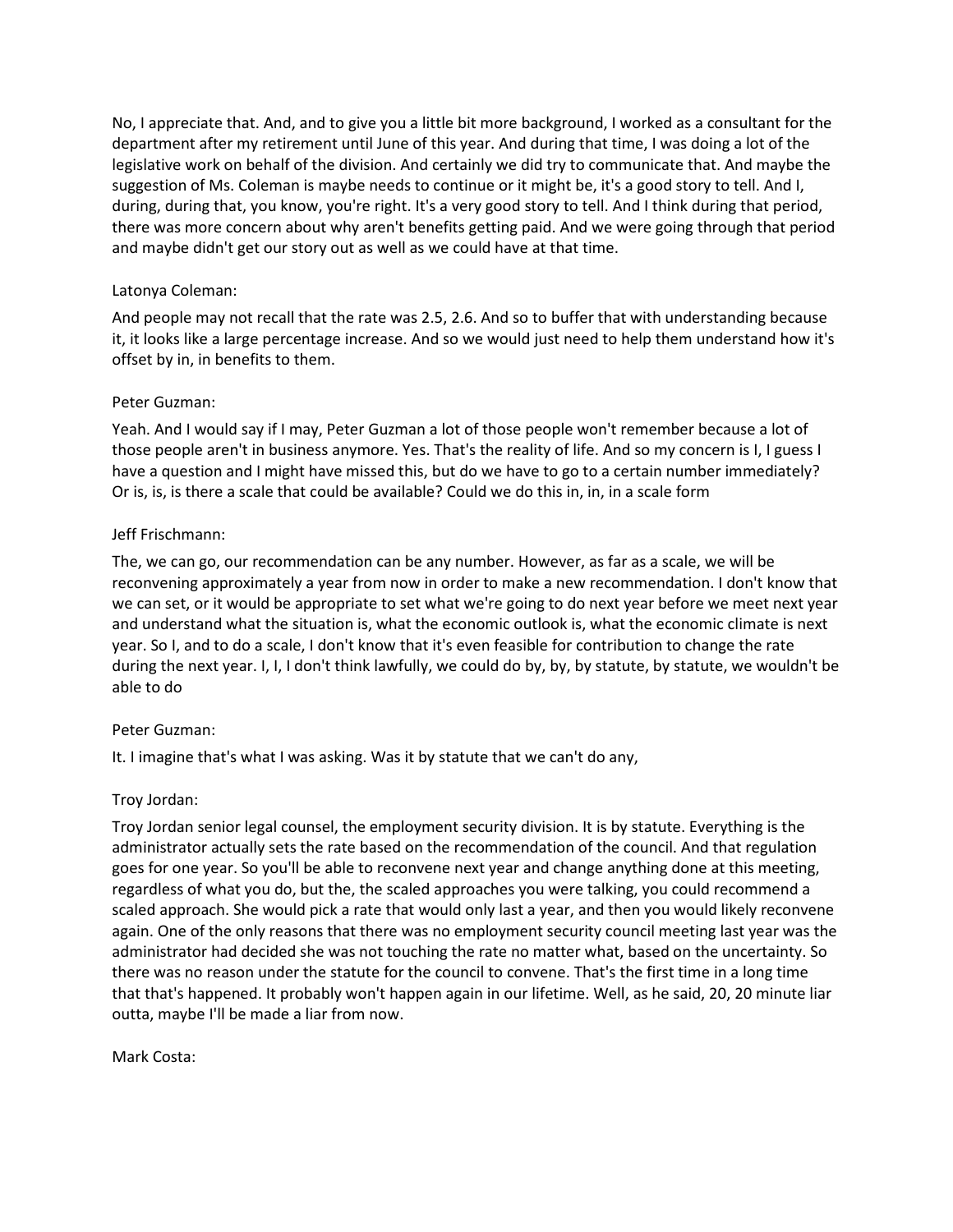This is Mark Costa. I think it'd be a good idea to present this history that we just talked about at the workshop that's in a couple weeks and make that part of the workshop and give them some reason why, you know, the various things that we took and consideration before setting this rate.

## David Schmidt:

This is David Schmid for the record. We, we can incorporate some of that information into the presentations easily.

## Jeff Frischmann:

Sounds like a good suggestion. Thank you, Mr. Costa. Would that any more discussion? I think right now what's on the table is the motion was made to raise the rate to 2.0, is there a second for that

# Mark Costa: Mark Costa, I second it

## Jeff Frischmann:

Okay. With a second we'll move to a vote, all those in favor of raising it to 2.0, please say I, I, any nays.

Peter Guzman:

I will be a nay.

## Jeff Frischmann:

Okay. Thank you. So the motion carries five to one to recommend to the employment security division administrator, a 2.0 rate tax rate, average tax rate for the year 2022 for the unemployment insurance. Okay. With that, that moves us. Let's see. We'll we will now move on to closing public comment. This will be the final opportunity for public comment. Public comment will be limited to three minutes per speaker, and this round of public comment will last no longer than 30 minutes. Is there anyone in the south who would like to make a comment?

Lynda Parven:

There's no one here.

# Jeff Frischmann:

Okay. Thank you, Ms. Har, is there anyone in the north who would make public comment? Yes. UI'd like to recognize,uwe have one individual Ray bacon.

# Ray Bacon:

My name is Ray bacon, IM representative of manufac association for 30 years. My first introduction to was or unemployment system. And so dates me to significant the unemployment trust fund has a significant factor. It is one of the few things that takes a look at the future and does the best job possibly can at protecting the employers, protecting the employees and things like that from the, that take place in our economy. We know because we see it every time we go through Nevada is on the top of every scale, as far as fluctuations that are employable. I think that quote strongly for the actions that you're taking today, because we are putting the cushion of the unemployment trust fund back in place in a relatively rapid pace. And I think that's important for employers. I think it's important for employees. I